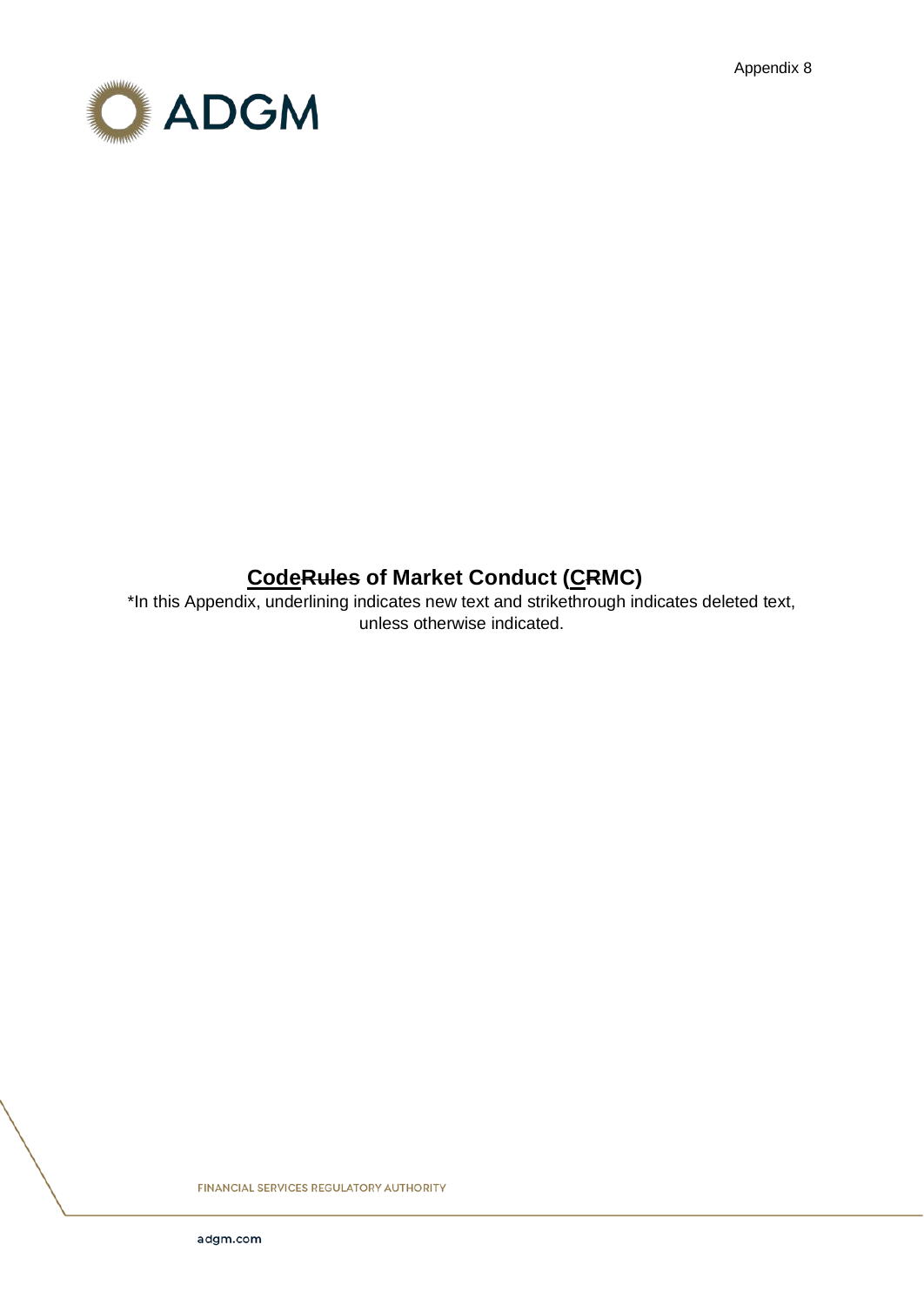# **1 INTRODUCTION**

### **Purpose**

- (1) The purpose of the Rules Code of Market Conduct ("**RMC CMC**") is to supplement the Market Abuse provisions in Parts 8 and 9 of the Financial Services and Markets Regulations 2015 ("**FSMR**").
- (2) The RMCCMC is intended to:
	- (a) assist persons in determining whether or not conduct amounts to Market Abuse;
	- (b) assist persons such as Authorised Persons and Recognised Bodies who may be subject to obligations to monitor for, prevent, or report Market Abuse to comply with their obligations; and
	- (c) clarify that certain market practices do not, in the Regulator's view, ordinarily amount to Market Abuse.
- (3) The RMCCMC is relevant to any person to whom Parts 8 or 9 of the FSMR apply. Parts 8 and 9 apply to persons generally, that is:
	- (a) whether an individual, Body Corporate or body unincorporated; and
	- (b) whether regulated by the Regulator (such as an Authorised Person or a Recognised Body) or unregulated.

### **Structure**

- (4) The cChapters in the RMCCMC generally set out for each type of Market Abuse:
	- (a) the text of the prohibition and relevant definitions;
	- (b) the Regulator's interpretation of elements of the prohibition (including factors it may take into account in determining whether or not there has been a Contravention);
	- (c) general or specific examples of conduct that in the Regulator's view may contravene the prohibition; and
	- (d) where relevant, defences in the FSMR.

Where the RMCCMC sets out the text of a prohibition, definition or defence, it sometimes does so in abbreviated form to assist the reader. For the precise terms, readers should refer to the FSMR itself.

# **Terminology**

(5) Defined terms are identified throughout the RMCCMC by the capitalisation of the initial letter of a word or each word of a phrase term and are defined in the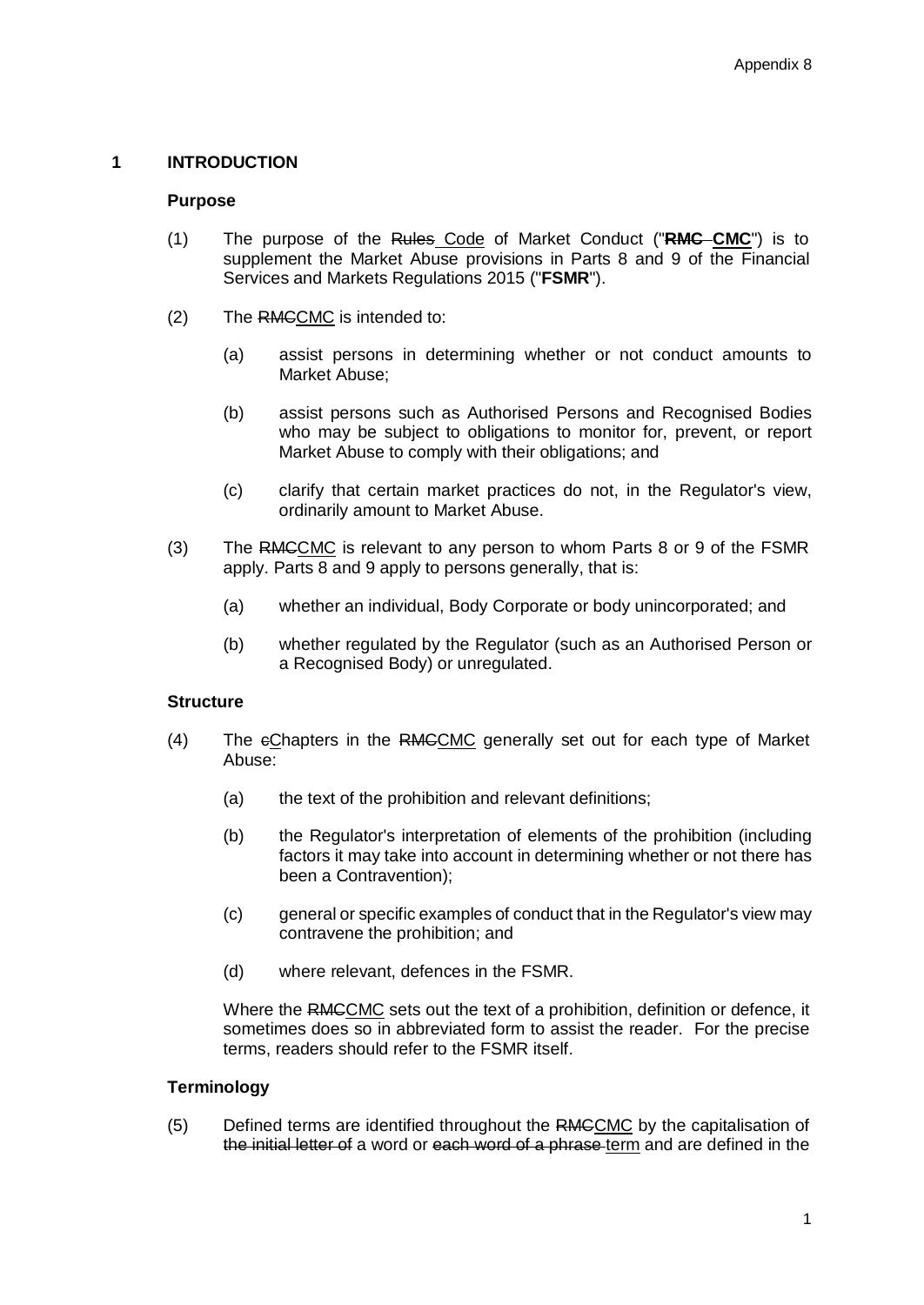Glossary ("**GLO**"). Unless the context otherwise requires, where capitalisation of the initial letter is not used, an expression has its natural meaning.

- (6) Unless the context otherwise requires, where the RMCCMC refers to:
	- (a) Parts 8 and 9, the reference is to Parts 8 and 9 of the FSMR;
	- (b) a section, the reference is to a section in the FSMR;
	- (c) a prohibition, the reference is to a section in Parts 8 and 9 of the FSMR that prohibits specified conduct;
	- (d) Market Abuse, the reference is to conduct which contravenes a provision in Parts 8 and 9 of the FSMR; and
	- (e) Trading Information, the reference is to information referred to in Rule paragraph 5-2(9) of the RMC CMC.

### **RMCCMC not exhaustive**

- (7) The RMCCMC does not try to exhaustively describe or list:
	- (a) all examples of Market Abuse, setting out only a few of the many possible examples; or
	- (b) all factors that the Regulator may take into account in deciding whether or not conduct amounts to Market Abuse.

#### …

### **2 MARKET MANIPULATION**

### **2-1 Introduction**

(1) Section 92(4) of the FSMR provides that market manipulation amounts to:

*Behaviour [consisting] of effecting transactions or orders to trade (otherwise than for legitimate reasons and in conformity with Accepted Market Practices on the relevant market) which -*

- *(a) give, or are likely to give, a false or misleading impression as to the supply of, or demand for, or as to the price of, one or more Financial Instruments, Accepted Virtual Assets or Accepted Spot Commodities; or*
- *(b) secure the price of one or more such Iinstruments at an abnormal or artificial level.*
- (2) The following Rules-provisions of this eChapter set out the Regulator's views on conduct that contravenes paragraphs (a) and (b) of section 92(4).

### **2-2 Market Manipulation**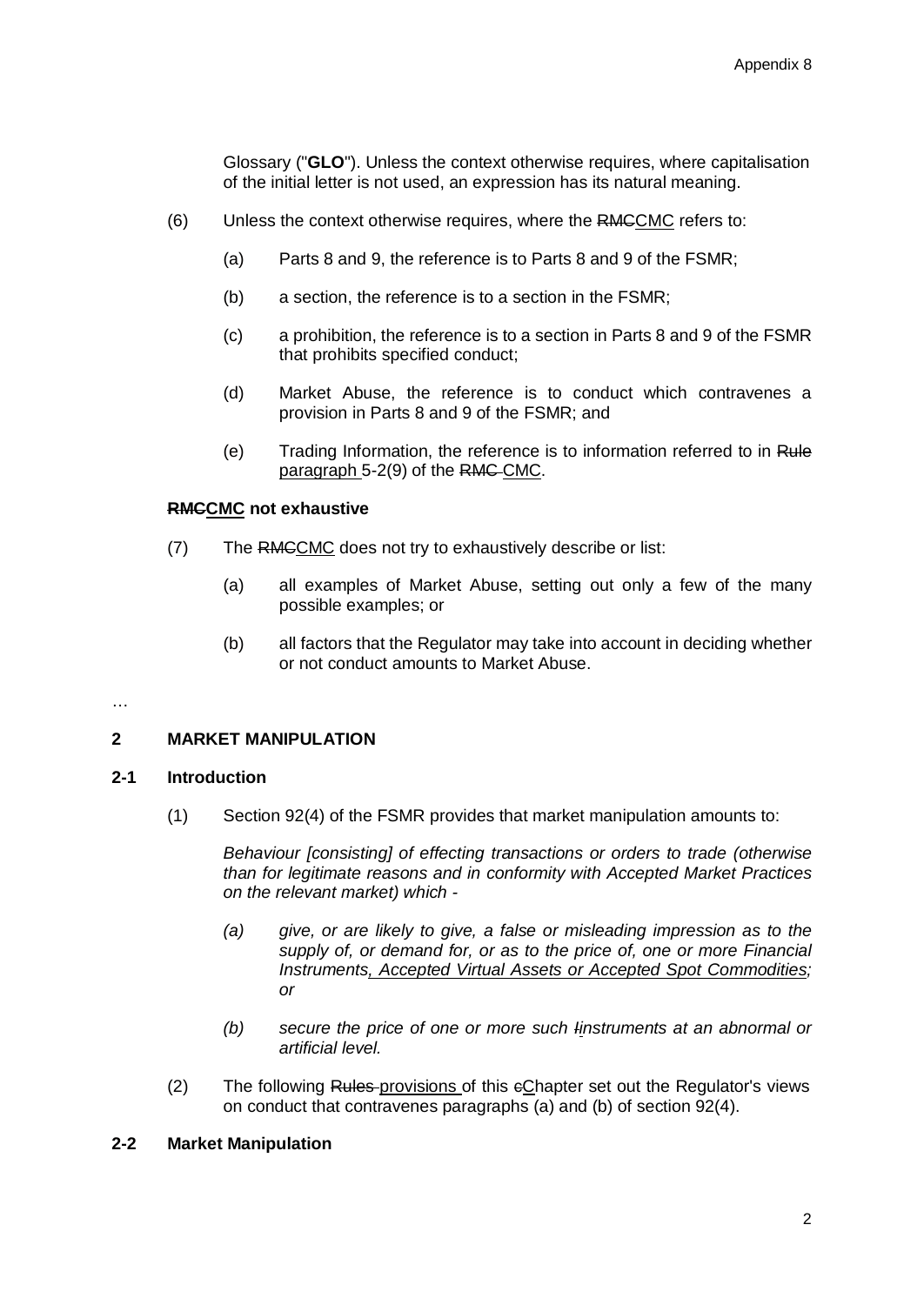(1) This Rule provision sets out examples of conduct that, in the Regulator's view, may contravene sections 92(4)(a) and (b) and factors that the Regulator may take into account in considering whether conduct contravenes those Articles.

### **Examples of market manipulation**

- (2) The following are general examples of conduct that, in the Regulator's view, may result in or contribute to a false or misleading impression under section 92(4)(a):
	- (a) buying or selling Financial Instruments at the close of the market with the effect of misleading investors who act on the basis of closing prices;
	- (b) entering orders with a view to creating a false perception of demand or supply;
	- (c) wash trades that is, a sale or purchase of a Financial Instrument, an Accepted Virtual Asset or an Accepted Spot Commodity where there is no change in beneficial interest or market risk, or where the transfer of beneficial interest or market risk is only between parties acting in collusion, resulting in a false appearance of trading activity;
	- (d) painting the tape that is, entering into a transaction or series of transactions in relation to a Financial Instrument, an Accepted Virtual Asset or an Accepted Spot Commodity which are shown on a public display to give the impression of activity or price movement in the Financial Instrument;
	- (e) layering that is, submitting multiple orders in relation to a Financial Instrument, an Accepted Virtual Asset or an Accepted Spot Commodity away from one side of the order book with the intention of executing a trade on the other side of the order book, where once that trade has taken place, the initial manipulative orders will be removed;
	- (f) momentum ignition that is, entering orders or a series of orders in relation to a Financial Instrument, an Accepted Virtual Asset or an Accepted Spot Commodity that are intended to start or exacerbate a trend, and to encourage other participants to accelerate or extend the trend in order to create an opportunity to unwind/open a position at a favourable price; and
	- (g) quote stuffing that is, entering large numbers of orders and/or cancellations/updates to orders in relation to a Financial Instrument, an Accepted Virtual Asset or an Accepted Spot Commodity to create uncertainty for other market participants, slow down their trading processes, camouflage the person's own strategy, disrupt or delay the functioning of the trading process and/or make it more difficult to identify genuine orders on the trading system.

While some of the above examples are more commonly associated with algorithmic trading, such as high frequency trading, in the Regulator's view, the conduct could amount to Market Abuse whether it occurs using automated systems or manually.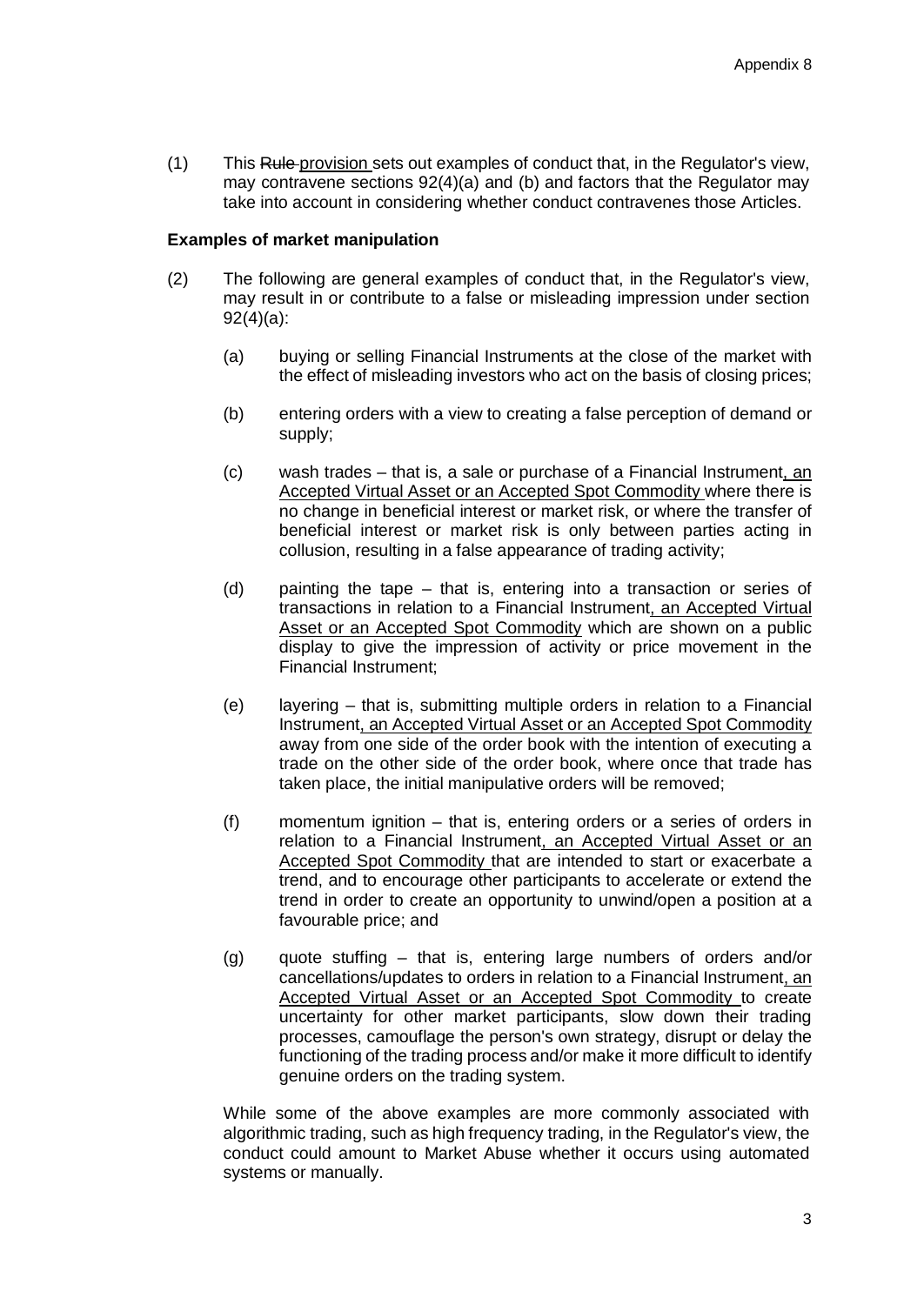- (3) The following are general examples of conduct that, in the Regulator's view, may create or may be likely to create an artificial price for a Financial Instrument, an Accepted Virtual Asset or an Accepted Spot Commodity under section 92(4)(b):
	- (a) marking the open/marking the close that is, buying or selling a Financial Instrument, an Accepted Virtual Asset or an Accepted Spot Commodity near the reference time of the trading session (e.g. at opening or closing time) or at the end of a particular period (e.g. at the end of the quarter or a financial year) in order to increase, decrease, maintain or mislead investors as to the reference price (e.g. opening price or closing price);
	- (b) transactions where both buy and sell orders for a Financial Instrument, an Accepted Virtual Asset or an Accepted Spot Commodity are entered at, or nearly at, the same time, with the same price and quantity by the same party, or by parties acting in collusion, in order to position the price of the Financial Instrument, an Accepted Virtual Asset or an Accepted Spot Commodity at a particular level;
	- (c) transactions or orders to trade by a person, or persons acting in collusion, that secure a dominant position over the supply of or demand for a Financial Instrument, an Accepted Virtual Asset or an Accepted Spot Commodity or the underlying Financial Instrument or commodity and which have the effect of fixing, directly or indirectly, purchase or sale prices or creating other unfair trading conditions;
	- (d) an abusive squeeze that is, when a person:
		- (i) who has a significant influence over the supply of, or demand for, or delivery mechanisms for a Financial Instrument, an Accepted Virtual Asset or an Accepted Spot Commodity or the underlying product of a Derivative; and
		- (ii) has a position (directly or indirectly) in a Financial Instrument, an Accepted Virtual Asset or an Accepted Spot Commodity under which quantities of the Financial Instrument, an Accepted Virtual Asset or an Accepted Spot Commodity, or product in question are deliverable,

engages in Behaviour with the purpose of positioning at a distorted level the price at which others have to deliver, take delivery or defer delivery to satisfy their obligations in relation to a Financial Instrument, an Accepted Virtual Asset or an Accepted Spot Commodity, where this purpose is an actuating purpose and not necessarily the sole purpose of entering into the transaction or transactions;

(e) colluding in the after-market of an initial public Offer - that is, parties, who have been allocated Financial Instruments in a primary Offering, collude to purchase further tranches of those Financial Instruments when trading begins, in order to force the price of the Financial Instrument to an artificial level and generate interest from other investors, and then sell the Financial Instruments;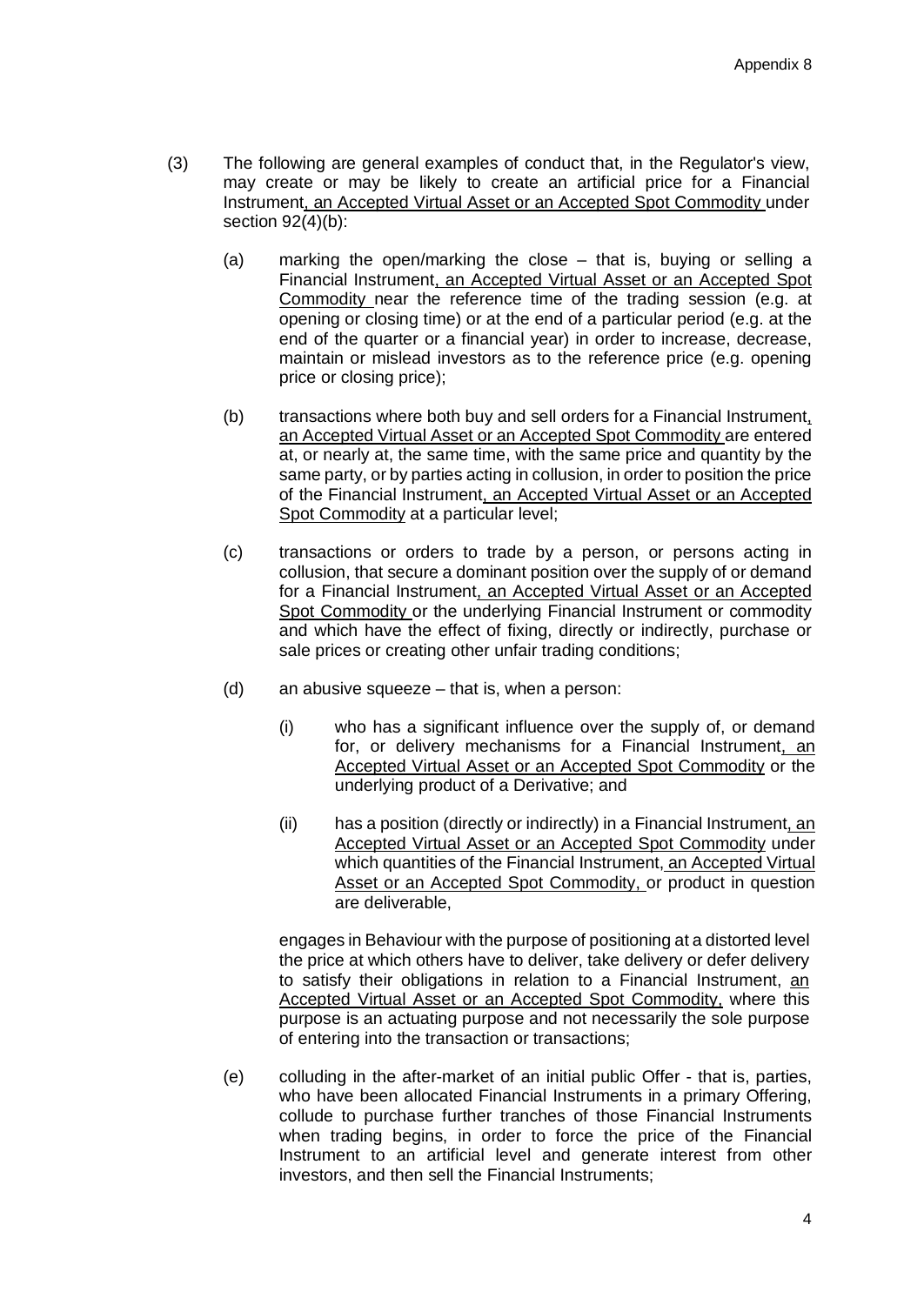- (f) creating a floor (or ceiling) in the price pattern that is, transactions or orders to trade carried out in such a way as to create obstacles to the price of a Financial Instrument, an Accepted Virtual Asset or an Accepted Spot Commodity falling below or rising above a certain level; for example, to avoid negative consequences for an Issuer, such as the downgrading of the Issuer's credit rating or to ensure that a Derivative settlement price is above a certain strike price; and
- (g) entering into transactions or placing orders in relation to a Financial Instrument, an Accepted Virtual Asset or an Accepted Spot Commodity on one exchange in order to influence improperly the price of a Related Instrument on that exchange or the price of the same Financial Instrument, an Accepted Virtual Asset or an Accepted Spot Commodity or a Related Instrument on another exchange.

…

### **Factors relating to giving a false or misleading impression**

- (8) In considering whether conduct may result in, or contribute to, a false or misleading impression as to the supply of, demand for, or price of a Financial Instrument, an Accepted Virtual Asset or an Accepted Spot Commodity, the Regulator may take into account factors such as:
	- (a) the extent to which orders to trade given, or transactions undertaken, represent a significant proportion of the daily volume of transactions in the relevant Financial Instrument, an Accepted Virtual Asset or an Accepted Spot Commodity on the market concerned, in particular when these activities lead to a significant change in the price of the Financial Instrument, an Accepted Virtual Asset or an Accepted Spot Commodity;
	- (b) the extent to which orders to trade given, or transactions undertaken, by persons with a significant buying or selling position in a Financial Instrument, an Accepted Virtual Asset or an Accepted Spot Commodity lead to significant changes in the price of the Financial Instrument, an Accepted Virtual Asset or an Accepted Spot Commodity;
	- (c) whether transactions undertaken lead to no change in beneficial ownership of a Financial Instrument, an Accepted Virtual Asset or an Accepted Spot Commodity;
	- (d) the extent to which orders to trade given, or transactions undertaken, include position reversals in a short period;
	- (e) the extent to which orders to trade given, or transactions undertaken, are concentrated within a short time span in the trading session and lead to a price change which is subsequently reversed;
	- (f) the extent to which orders to trade given change the representation of the best bid or Offer prices in a Financial Instrument, an Accepted Virtual Asset or an Accepted Spot Commodity on a market, or more generally the representation of the order book available to market participants, and are removed before they are executed;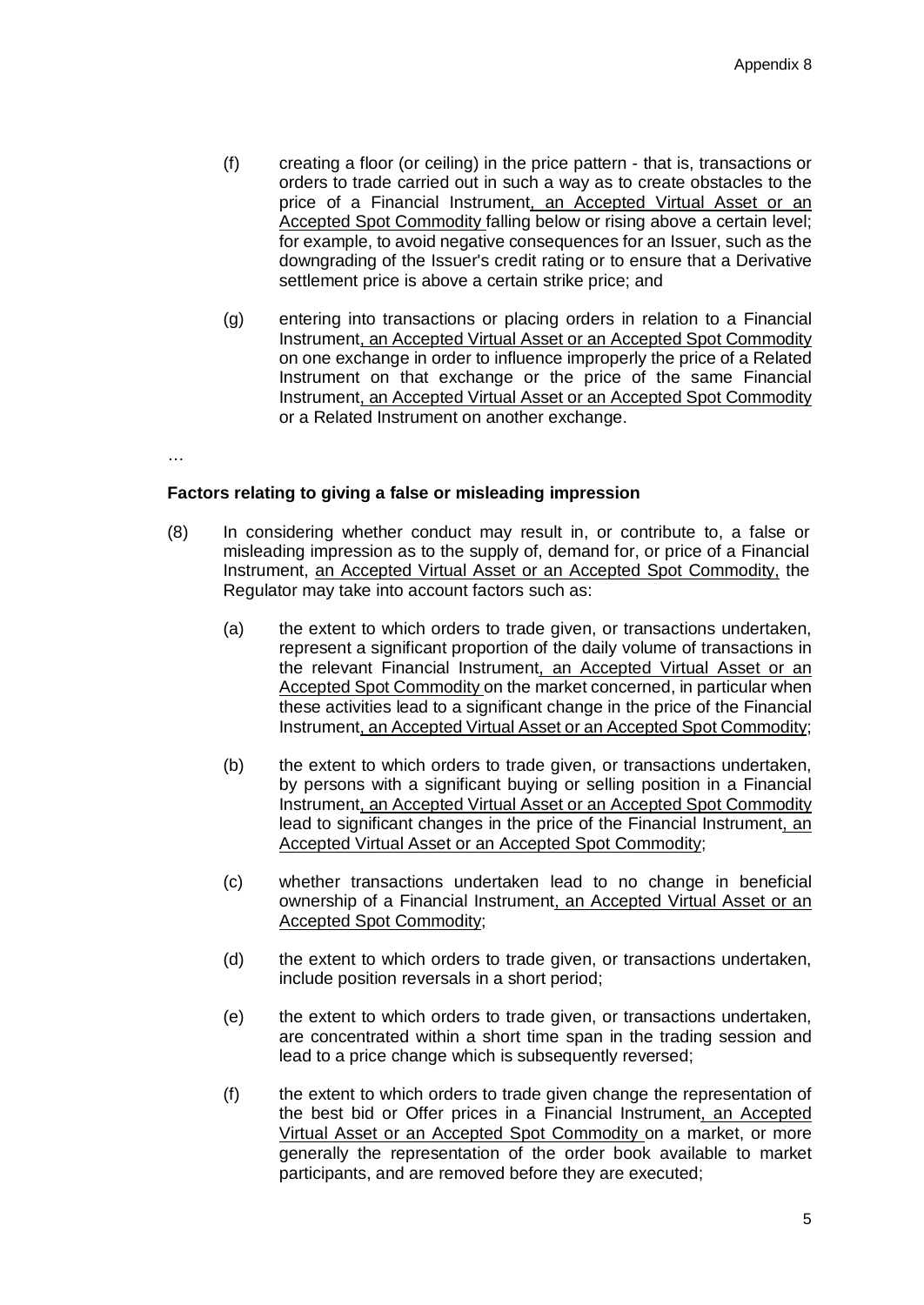- (g) the extent to which orders to trade are given, or transactions are undertaken, at or around a specific time when reference prices, settlement prices and valuations are calculated and lead to price changes which have an effect on such prices and valuations; or
- (h) the extent to which orders to trade given or transactions undertaken by persons are preceded or followed by a dissemination of false or misleading information by such persons.

### **Factors relating to creating an artificial price**

- (9) In considering whether or not conduct creates, or is likely to create, an artificial price under section 92(4)(b), the Regulator is likely to take into account factors such as:
	- (a) the extent to which the person had a direct or indirect interest in the price or value of the Financial Instrument, an Accepted Virtual Asset or an Accepted Spot Commodity;
	- (b) the extent to which price, rate or option volatility movements, and the volatility of these factors for the Financial Instrument, an Accepted Virtual Asset or an Accepted Spot Commodity in question, are outside their normal intra-day, daily, weekly or monthly range; or
	- (c) whether a person has successively and consistently increased or decreased his bid, Offer or the price he has paid for a Financial Instrument, an Accepted Virtual Asset or an Accepted Spot Commodity.

…

### **Abusive squeezes**

(12) Squeezes occur relatively frequently when the proper interaction of supply and demand leads to market tightness, but this does not of itself indicate that there has been Market Abuse. Having the power significantly to influence the supply of, or demand for, or delivery mechanisms for a Financial Instrument, an Accepted Virtual Asset or an Accepted Spot Commodity (e.g. through ownership, borrowing or reserving the Financial Instrument, an Accepted Virtual Asset or an Accepted Spot Commodity in question) does not of itself amount to Market Abuse.

...

- (14) In considering whether a person has engaged in an abusive squeeze that contravenes section 92(4)(b), the Regulator may take into account factors such as:
	- (a) the extent to which a person is willing to relax his control or other influence in order to help maintain an orderly market, and the price at which he is willing to do so; for example, conduct is less likely to amount to an abusive squeeze if a person is willing to lend the Financial Instrument, an Accepted Virtual Asset or an Accepted Spot Commodity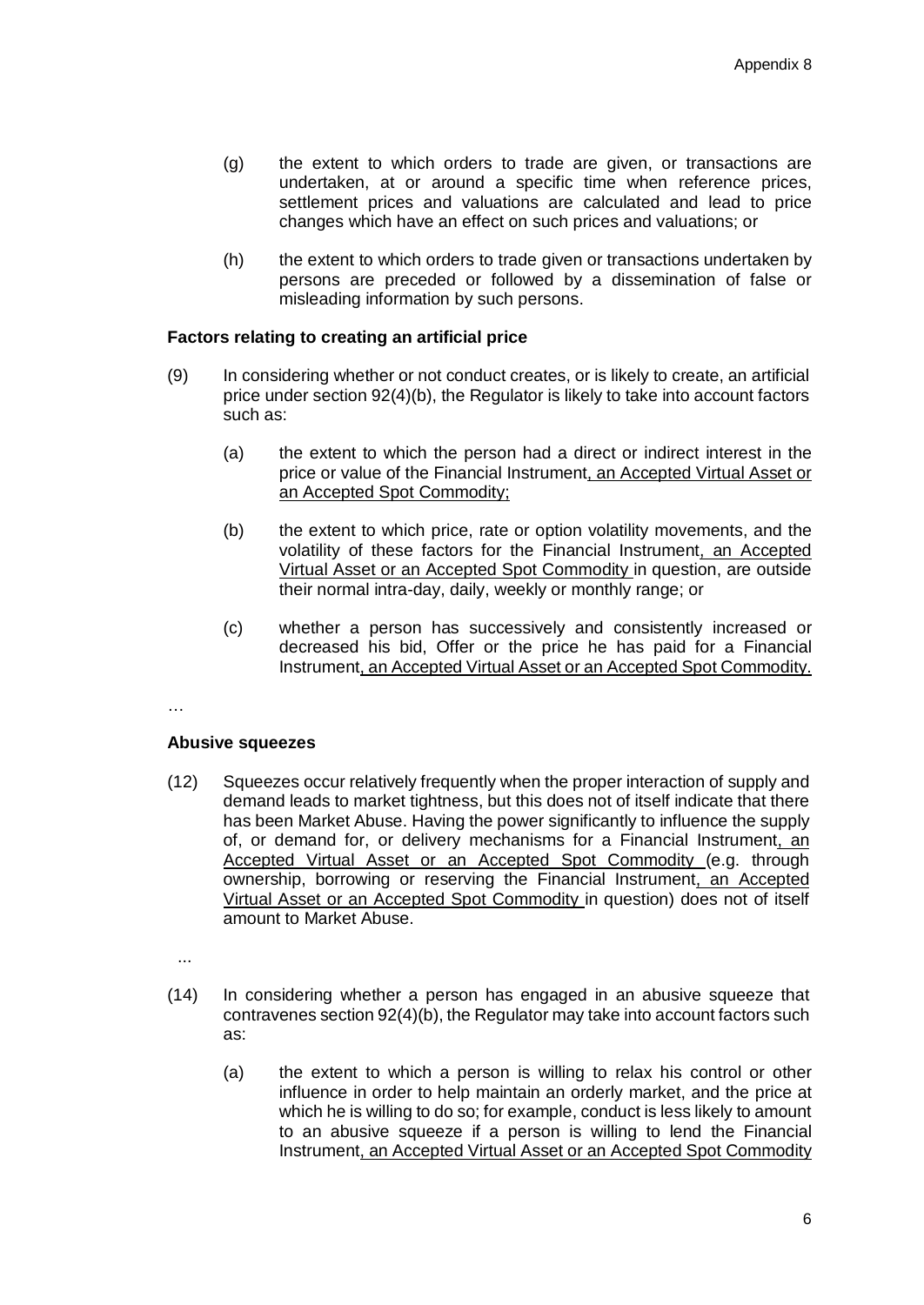or the underlying Financial Instrument, an Accepted Virtual Asset or an Accepted Spot Commodity, or commodity in question;

- (b) the extent to which the person's activity causes, or risks causing, settlement default by other market participants. The more widespread the risk of settlement default, the more likely that an abusive squeeze has occurred;
- (c) the extent to which prices under the delivery mechanisms of the market diverge from the prices for delivery of the Financial Instrument, an Accepted Virtual Asset or an Accepted Spot Commodity or underlying Financial Instrument, an Accepted Virtual Asset or an Accepted Spot Commodity, or commodity outside those mechanisms. The greater the divergence beyond that to be reasonably expected, the more likely that an abusive squeeze has occurred; and
- (d) the extent to which the spot or immediate market compared to the forward market is unusually expensive or inexpensive or the extent to which lending or borrowing rates are unusually expensive or inexpensive.

…

# **3 DISSEMINATION OF FALSE OR MISLEADING INFORMATION**

### **Section 92(6) of the FSMR**

(1) Section 92(6) of the FSMR provides that Behaviour will amount to Market Abuse where it:

*"…consists of the dissemination of information by any means which gives, or is likely to give, a false or misleading impression as to a Financial Instrument, an Accepted Virtual Asset or an Accepted Spot Commodity by a person who knew or could reasonably be expected to have known that the information was false or misleading".*

…

### **Knowledge that the information is false or misleading**

- (4) Section 92(6) requires that the person who disseminates the information either knows or could reasonably be expected to know that the information is false or misleading. That is, it sets out either a subjective or objective test relating to knowledge that must be met.
- (5) In assessing whether a person could reasonably be expected to know that the information is false or misleading (i.e. the objective test), the Regulator will consider if a reasonable person in that position would know or should have known in all the circumstances that the information was false or misleading.
- (6) If a person disseminates information about a Financial Instrument, an Accepted Virtual Asset or an Accepted Spot Commodity that is false or misleading and the person is reckless as to whether the information is true or false (e.g. if the person gave no thought as to whether it is true or false), the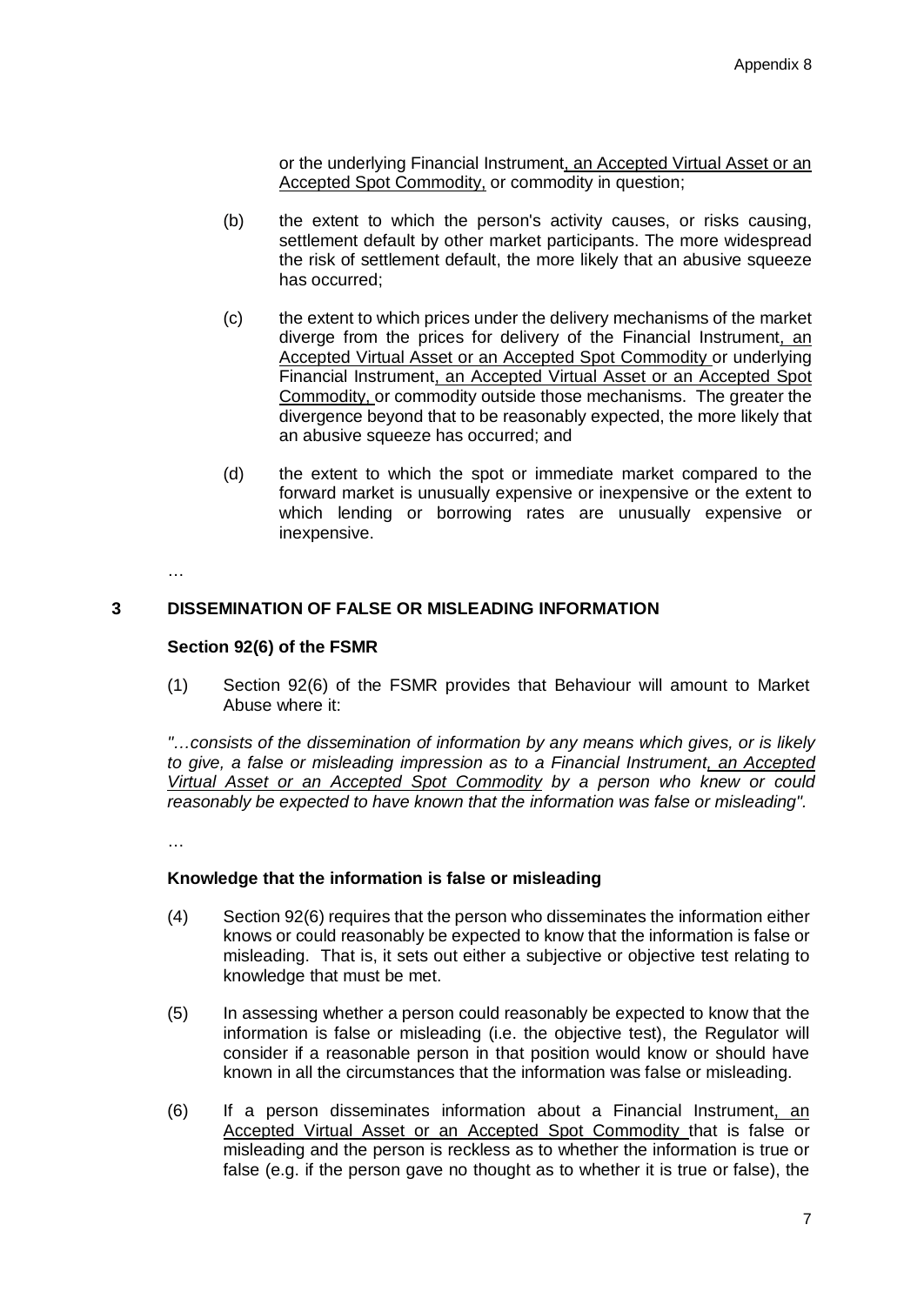Regulator will consider that the person could reasonably be expected to know that the information is false or misleading.

…

### **Examples of dissemination of false or misleading information**

- (8) The following are examples of conduct that, in the Regulator's view, may contravene section 92(6):
	- (a) spreading false or misleading rumours where the person making the dissemination knew or ought to have known that such rumours were false or misleading;

…

(e) undertaking a course of conduct in order to give a false or misleading impression about a Financial Instrument, an Accepted Virtual Asset or an Accepted Spot Commodity.

### **4 USE OF FICTITIOUS DEVICES AND OTHER FORMS OF DECEPTION**

### **Section 92(5) of the FSMR**

(1) Section 92(5) of the FSMR provides that Market Abuse constitutes Behaviour which:

*"…consists of effecting transactions or orders to trade which employ fictitious devices or any other form of deception or contrivance."*

…

# **Examples of fictitious devices etc**

- (3) The following are examples of conduct that, in the Regulator's view, may contravene section 92(5):
	- (a) voicing misleading opinions through the media a person with access to the media (such as a newspaper columnist) enters into a transaction to buy a Financial Instrument and then voices an opinion in the media about the Financial Instrument (or its Issuer) which results or is likely to result in the moving of the price of the Financial Instrument in a direction favourable to the position held by the person. The person does not disclose his conflict of interest when voicing the opinion;
	- (b) concealing ownership a person enters into a transaction or series of transactions that are designed to conceal the ownership of a Financial Instrument, an Accepted Virtual Asset or an Accepted Spot Commodity, by holding the Financial Instrument, an Accepted Virtual Asset or an Accepted Spot Commodity in the name of a colluding party, with the result that disclosures are misleading in respect of the true identity or value of the underlying holding;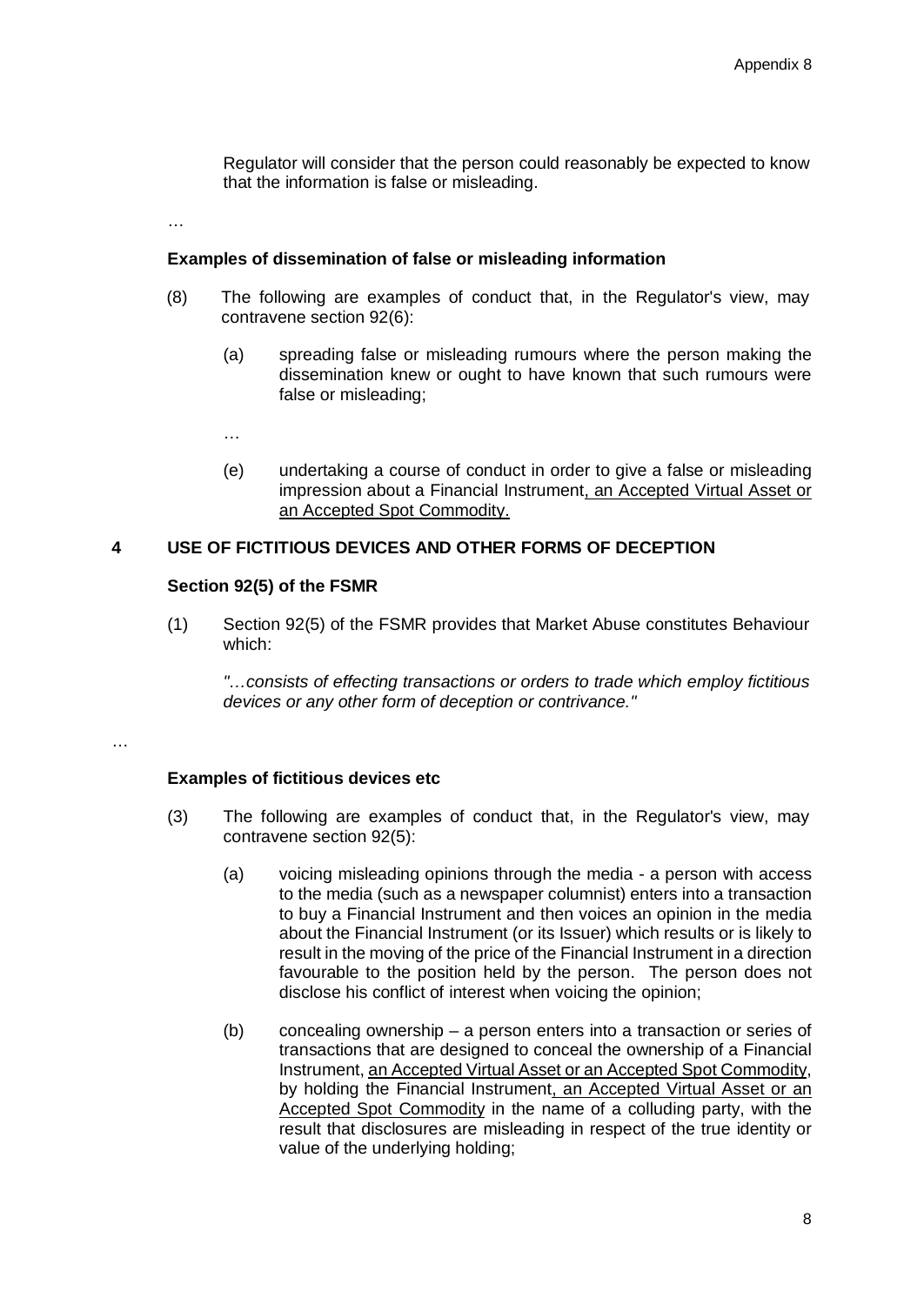- (c) trash and cash schemes for example, a trader takes a short position in Financial Instruments in a Company and then begins spreading false rumours that the Company is facing funding difficulties and is in serious financial difficulty in order to drive down the price of the Financial Instrument; and
- (d) pump and dump schemes this is the opposite of 'trash and cash': for example, a person takes a long position in a Financial Instrument and then disseminates misleading positive information about the Financial Instrument with a view to increasing its price. As a result of his conduct the person is able to sell his Financial Instruments at an inflated price.

The Regulator notes that some of the above examples may also breach other sections such as section 102 (misleading statements).

### **5 INSIDER DEALING**

### **5-1 Section 92(2) of the FSMR**

(1) Section 92(2) of the FSMR provides that Insider Dealing occurs when:

*"…an Insider deals, or attempts to deal, in a Financial Instrument or, Related Instrument, an Accepted Virtual Asset or an Accepted Spot Commodity on the basis of Inside Information relating to the Financial Instruments or, Related Instruments, Accepted Virtual Assets or Accepted Spot Commodities in question."*

# **5-2 What is "Inside Information"?**

### **Definition**

- (1) "Inside Information" is defined in section 95(2) as meaning information of a Precise nature which, in relation to Financial Instruments of Related Instruments, Accepted Virtual Assets or Accepted Spot Commodities which are not Commodity Derivatives:
	- (a) is not generally available;
	- (b) relates, directly or indirectly, to one or more Reporting Entities or Issuers of the Financial Instruments or to one or more of the Financial Instruments, Accepted Virtual Assets or Accepted Spot Commodities; and
	- (c) would, if generally available, be likely to have a significant effect on the price of the Financial Instruments, Accepted Virtual Assets or Accepted Spot Commodities or on the price of Related Instruments.
- (2) "Inside Information" is defined in section 95(3) as information of a Precise nature which, in relation to Financial Instruments or Related Instruments which are Commodity Derivatives:
	- (a) is not generally available;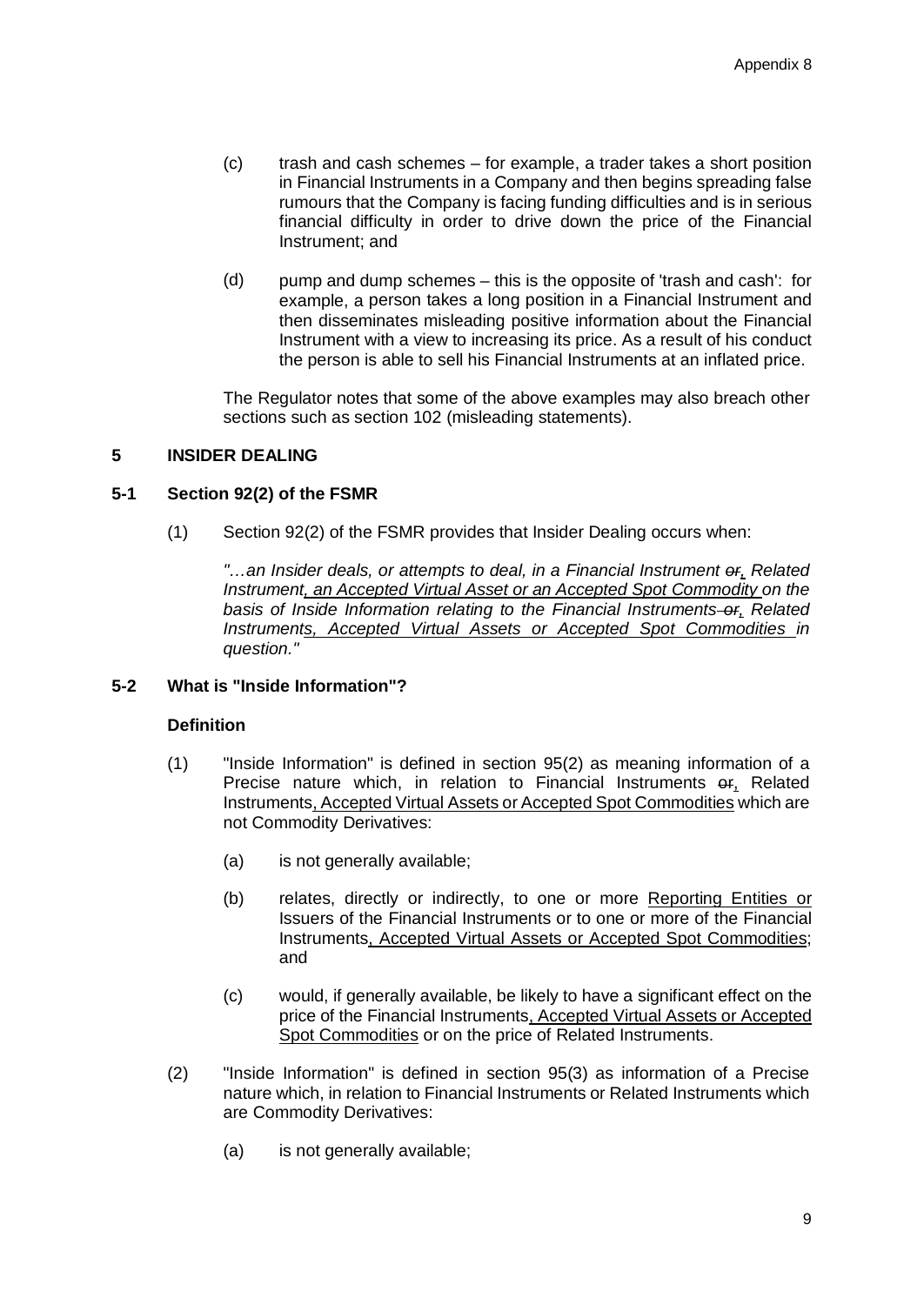- (b) relates, directly or indirectly, to one or more such derivatives; and
- (c) users of markets on which the derivatives are traded would expect to receive in accordance with any Accepted Market Practices on those markets.

### **When is information "Precise"?**

- (3) To be "Inside Information", information must be of a Precise nature. Section 95(5) states that information is "Precise" if it:
	- (a) indicates circumstances that exist or may reasonably be expected to come into existence or an event that has occurred or may reasonably be expected to occur; and
	- (b) is specific enough to enable a conclusion to be drawn as to the possible effect of those circumstances or that event on the price of Financial Instruments, Accepted Virtual Assets or Accepted Spot Commodities or Related Instruments.
- (4) The Regulator may also consider that where a protracted process intends to bring about or result in particular circumstances, those circumstances and the intermediate steps of the process which are connected with bringing about such circumstances can also be deemed to be "Precise" information.

…

# **When will information have a "significant effect on price"?**

(8) Information is only "Inside Information" under the definition in section 95(2) if it would be likely to have a significant effect on the price of the Financial Instrument, an Accepted Virtual Asset or an Accepted Spot Commodity or a Related Instrument. Information would be likely to have a "significant effect on price" if and only if it is information of the kind which a reasonable investor would be likely to use as part of the basis of his investment decisions (see section 95(6)). In the Regulator's view, if information is of a kind which a reasonable investor would be likely to use as part of the basis of his investment decisions, then the "significant effect on price" test will be satisfied.

# **Trading Information**

- (9) Section 95(4) provides that information about a person's pending orders in relation to a Financial Instrument, an Accepted Virtual Asset or an Accepted Spot Commodity or Related Instrument is also Inside Information. The Regulator considers that information of the following kinds, (referred to in this RMCCMC as "Trading Information",) relating to pending orders may be Inside Information:
	- (a) that Financial Instruments, Accepted Virtual Assets or Accepted Spot Commodities of a particular kind have been or are to be acquired or disposed of, or that their acquisition or disposal is under consideration or the subject of negotiation;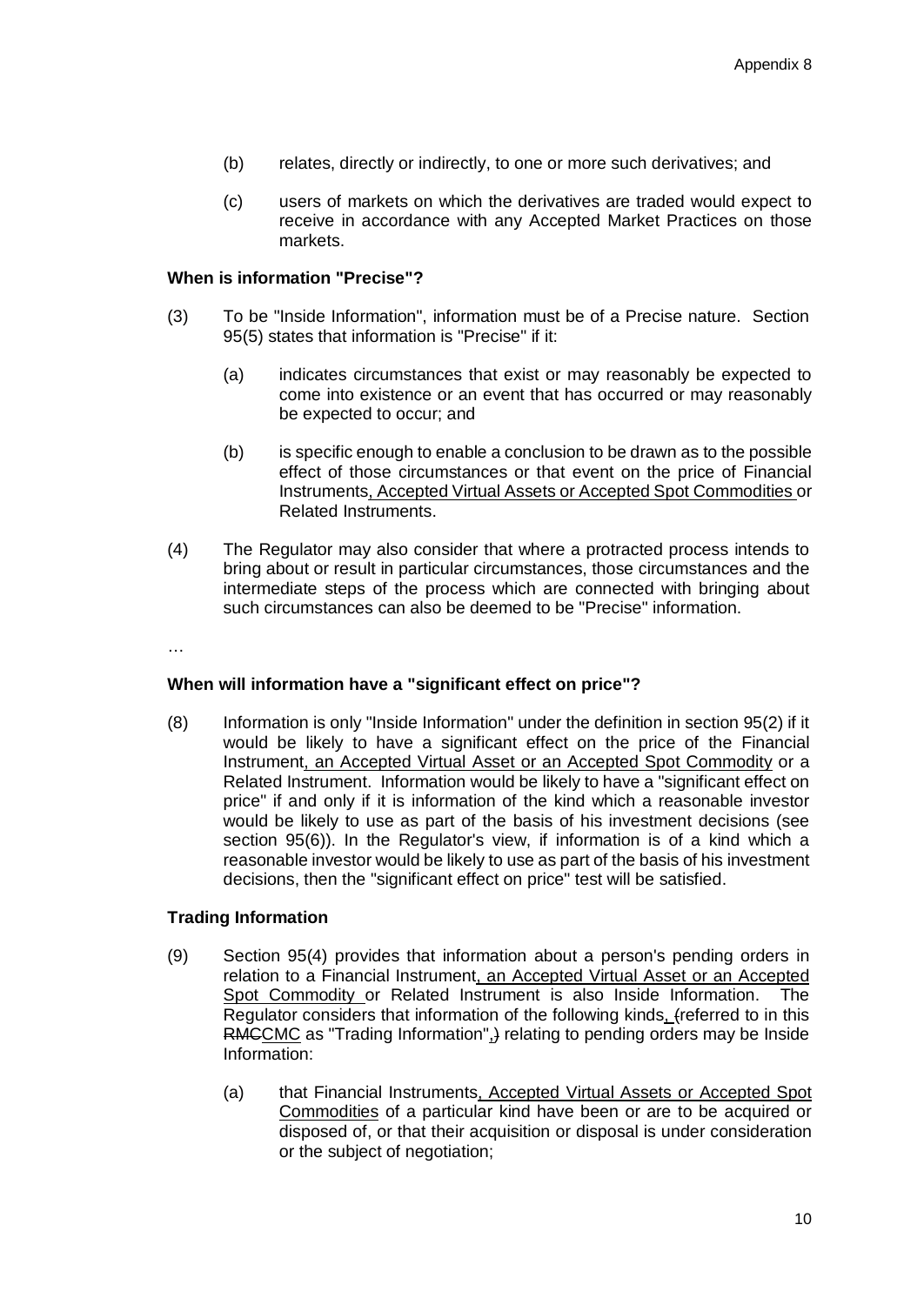- (b) that Financial Instruments, Accepted Virtual Assets or Accepted Spot Commodities of a particular kind have not been or are not to be acquired or disposed of;
- (c) the quantity of Financial Instruments, Accepted Virtual Assets or Accepted Spot Commodities acquired or disposed of or whose acquisition or disposal is under consideration or the subject of negotiation;
- (d) the price (or range of prices) at which Financial Instruments, Accepted Virtual Assets or Accepted Spot Commodities have been or are to be acquired or disposed of or the price (or range of prices) at which Financial Instruments, Accepted Virtual Assets or Accepted Spot Commodities whose acquisition or disposal is under consideration or the subject of negotiation may be acquired or disposed of; or
- (e) the identity of the persons involved or likely to be involved in any capacity in an acquisition or disposal.
- (10) A person who executes a Client order does not contravene section 92(2) (Insider Dealing) provided he complies with certain conditions (see Rules paragraphs 5-7(8) and 5-7(9) of the RMCCMC).

# **Carrying out of own trading intention**

(11) A person will form an intention to deal in a Financial Instrument, an Accepted Virtual Asset or an Accepted Spot Commodity before doing so. His carrying out of his own intention will not of itself contravene section 92(2) (Insider Dealing).

### …

# **5-5 Attempting To Deal And Dealing In Related Instruments**

# **Attempting to deal**

- (1) Section 92(2) provides that an Insider shall not directly or indirectly "deal or attempt to deal in a Financial Instrument, an Accepted Virtual Asset or an Accepted Spot Commodity or Related Instrument" on the basis of Inside Information.
- (2) In the Regulator's view, an "attempt to deal" covers circumstances where an Insider takes steps to enter into a transaction but the transaction is not executed. For example, if an Insider places an order with a broker or instructs another person (such as his investment adviser) to place an order with a broker, even though the order is not subsequently executed.

# **Related Instruments**

(3) Section 92(2) prohibits an Insider from dealing or attempting to deal in relation to either the Financial Instrument,  $(i.e.,$  an Accepted Virtual Asset or an Accepted Spot Commodity (i.e. to which the Inside Information relates) or a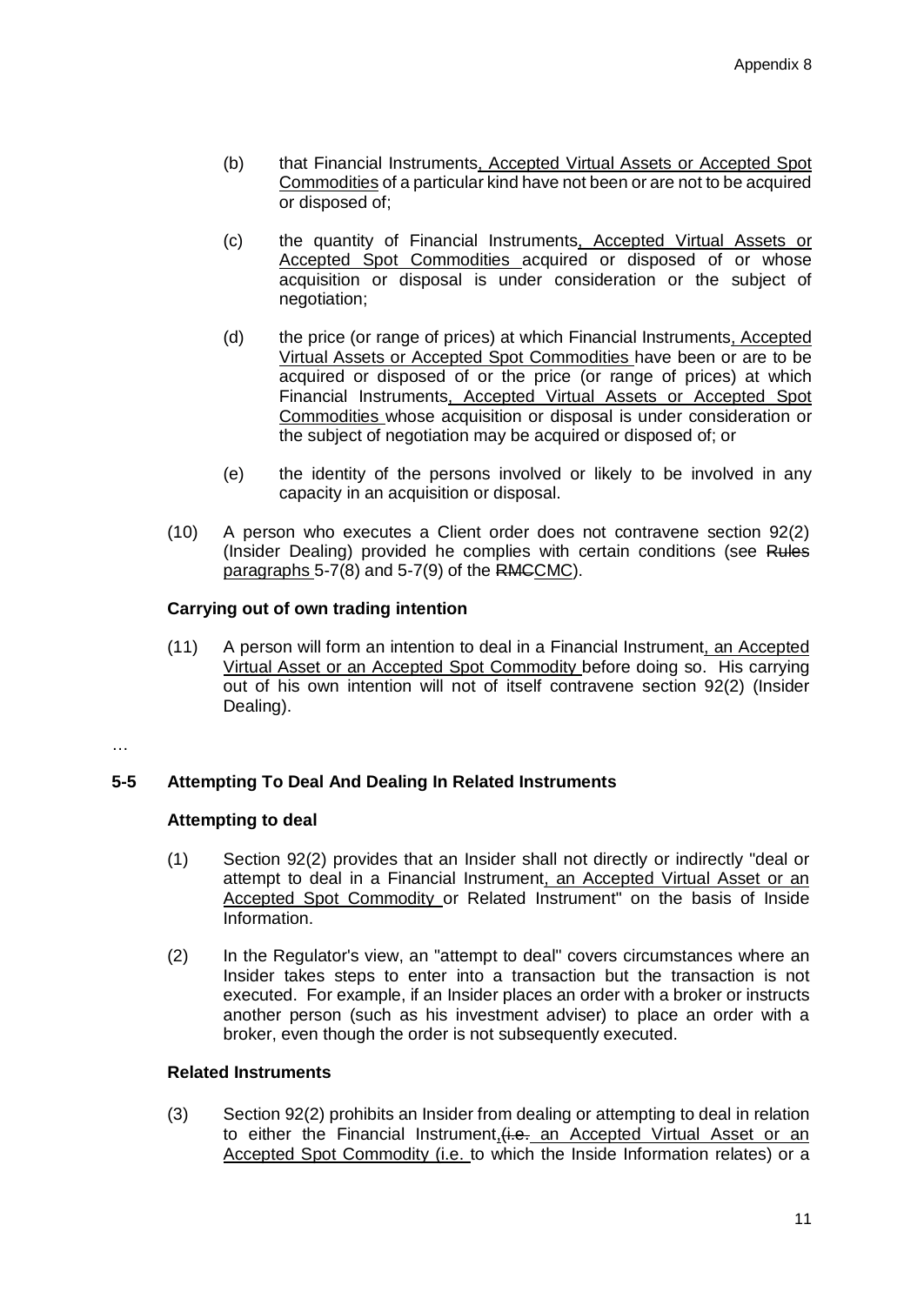Related Instrument. The definition of a "Related Instrument" is set out at Rule paragraph 1(9) of the RMCCMC.

(4) For example, if an Insider has Inside Information relating to an Issuer, A, of a Financial Instrument, then a "Related Instrument" could include a Derivative relating to Financial Instruments of A or a Financial Instrument of another member of A's Group, if the price or value of that other Financial Instrument depends, in whole or in part, on the price or value of Financial Instruments of A.

### **5-6 Examples Of Insider Dealing**

- (1) The following are general examples of conduct that, in the Regulator's view, may constitute "Insider Dealing" type of Market Abuse, as set out in contravene section 92(2) (Insider Dealing):
	- (a) a person who deals on the basis of Inside Information which does not amount to Trading Information;
	- (b) a person who possesses Inside Information and uses such information to acquire or dispose of, for their own account or for the account of a third party, directly or indirectly, Financial Instruments, Accepted Virtual Assets or Accepted Spot Commodities to which that information relates;
	- (c) a person who enters an order and consequent to the order becomes privy to Inside Information, and then amends or cancels the order based on that Inside Information;
	- (d) an Officer or Employee of an Issuer becomes aware of Inside Information relating to the Issuer, the Officer or Employee then deals in Financial Instruments of the Issuer on the basis of that information;
	- (e) a person who generally obtains an unfair advantage from Inside Information to the detriment of third parties who are unaware of such information, by entering into Financial Instruments, Accepted Virtual Assets or Accepted Spot Commodities in accordance with that information;
	- (f) front running that is, a transaction for a person's own benefit, on the basis of and ahead of an order which he or another person is to carry out with or for another person (where the information concerning the order is Inside Information), which takes advantage of the anticipated impact of the order on the market;
	- (g) using Inside Information obtained as a result of a market sounding (i.e. a discussion with a potential investor to gauge his interest in a potential Offering of a Financial Instrument or the price of the potential Offering) to deal in a Financial Instrument;
	- (h) in the context of a Takeover, an Offer or potential Offer or entering into a transaction in a Financial Instrument, or in a Related Instrument, on the basis of Inside Information concerning the proposed bid, that provides merely an economic exposure to movements in the price of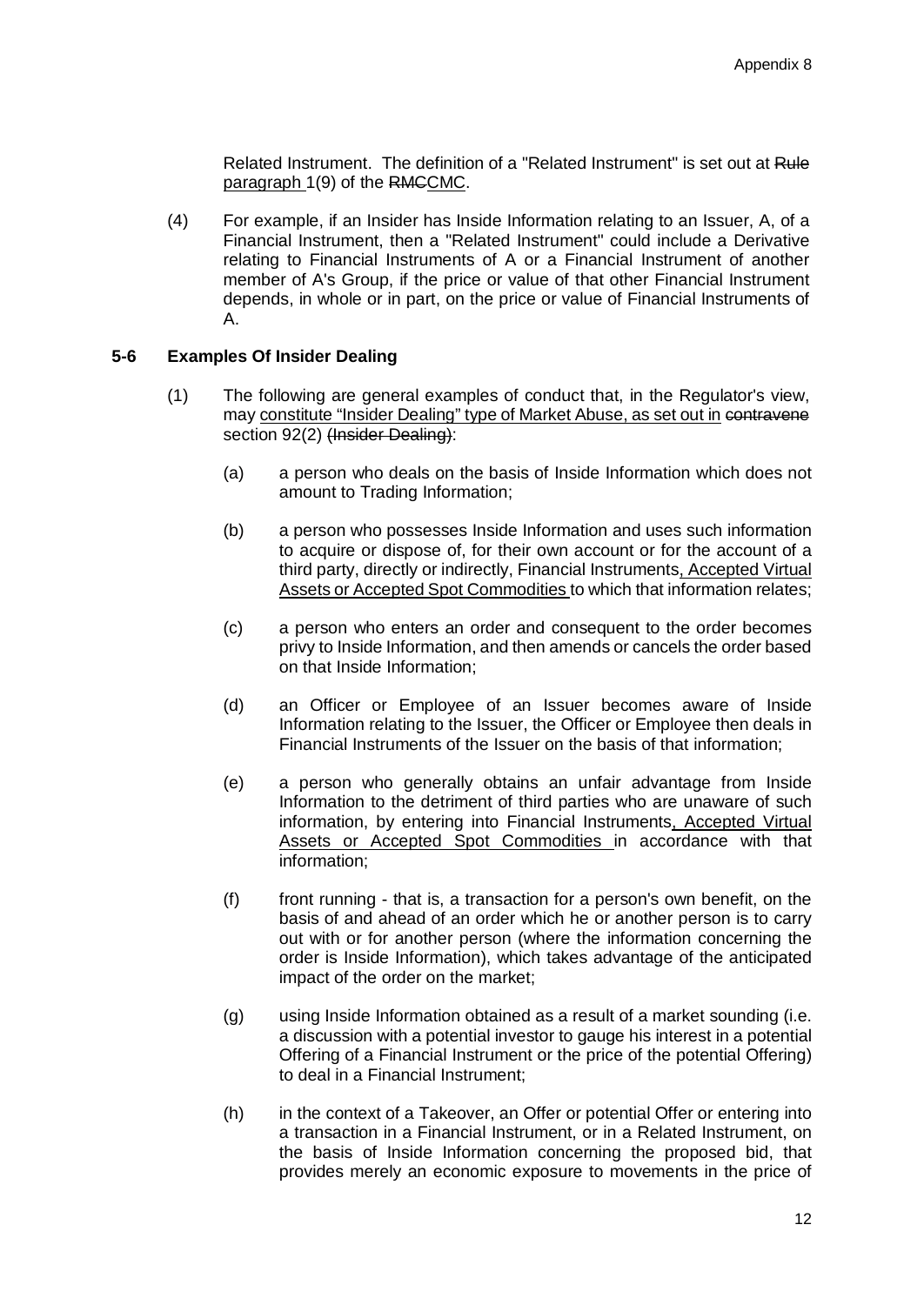the target Company's Shares (for example, a Derivative related to the target Company's share price); or

- (i) in the context of a Takeover, a person who acts as an adviser to the Offer or potential Offeror dealing for his own benefit in a Financial Instrument or in a Related Instrument on the basis of information concerning the bid which is Inside Information.
- (2) The following are some more specific examples of conduct that, in the Regulator's view, may contravene section 92(2) (Insider Dealing):
	- (a) A is the CEO of a Company (an Authorised Person) that is about to release its semi-annual financial report. The report will disclose an outstanding claim that will have a significant impact on the Company's financial results. A passes this information on to family members who instruct their broker to sell their Shares in the Company. The family members would have contravened sections 92(2) (Insider Dealing) and A would have contravened section 92(3) (providing Inside Information) (see Rule Chapter 6 of the RMCCMC);
	- (b) B, an Employee of an oil and gas Company (an Authorised Person), becomes aware through his employment that the Company is about to enter into a new joint venture agreement with another Company that will potentially be very lucrative for the Company. Before the new joint venture is disclosed to the market, B buys Shares in his employer Company based on his expectation that the price of the Shares will rise significantly once the new joint venture is announced;
	- (c) C, an Employee of a firm that is providing advisory services to a Company, D (an Authorised Person), becomes aware of negotiations for a Takeover of D that is likely to be announced to the market imminently. C buys Shares in D based on his expectation that the Takeover will soon be announced;
	- (d) D, a dealer on the trading desk of an Authorised Person dealing in Derivatives, accepts a large order from a Client to acquire a long position in fFutures. Before executing the order, D trades for the firm and on his personal account by taking a long position in those fFutures, based on his expectation that he will be able to sell them at profit due to the significant price increase that will result from the execution of his Client's order. Both trades would contravene section 92(2) (Insider Dealing); and
	- (e) Investment bank E has been in discussions with an Issuer about a potential issue of new Financial Instruments by the Issuer. In order to gauge potential investor interest and the terms of the issue, E raises the issue with a potential investor, F, to see if F would be prepared to commit to purchasing some of the Financial Instruments. F uses this Inside Information to deal in other Related Instruments.

# **Examples of Insider Dealing – Commodity Derivatives**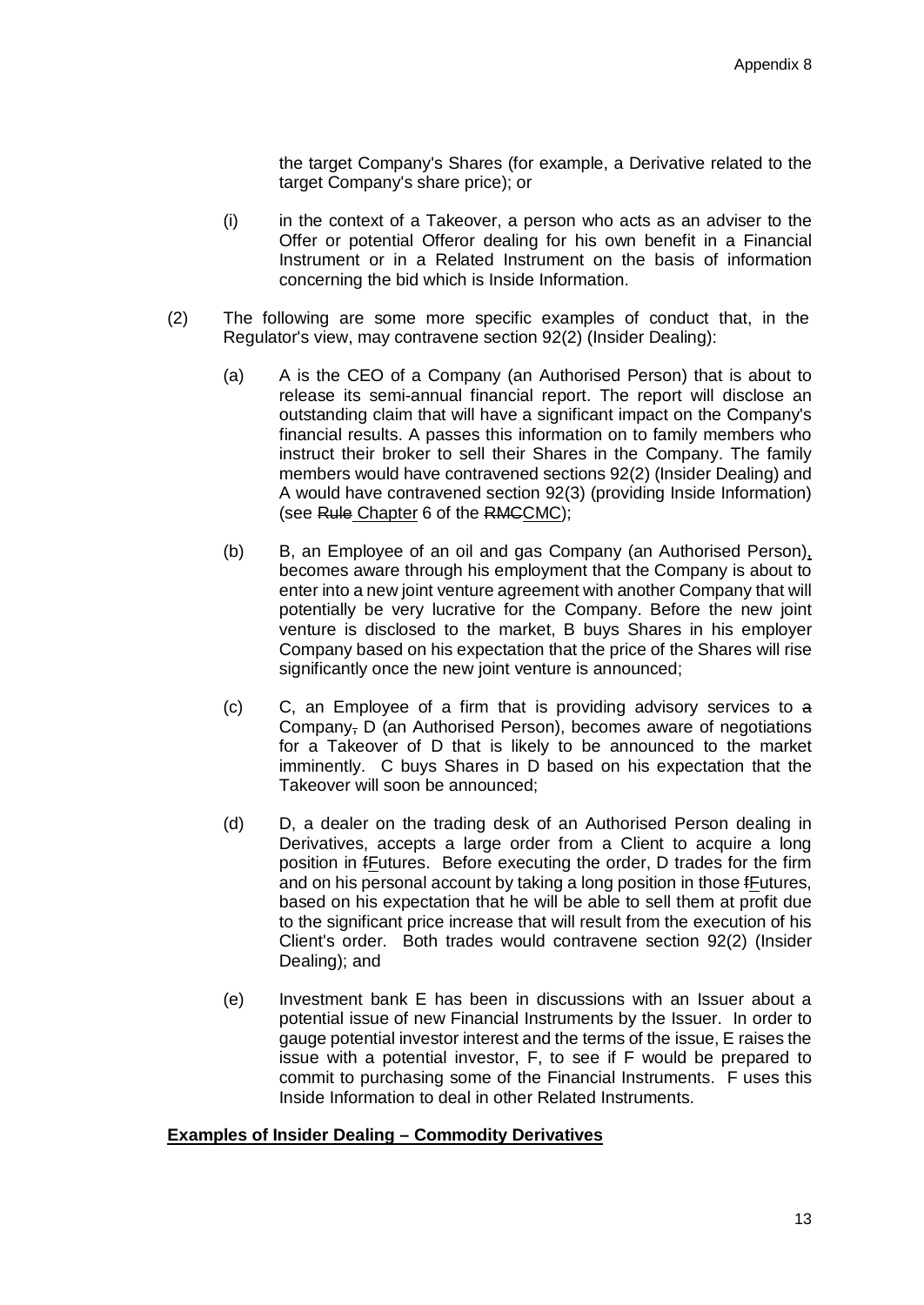- (3) The following are some more specific examples of conduct in relation to Commodity Derivatives markets or related spot markets that in the Regulator's view may contravene section 92(2) (Insider Dealing):
	- (a) a person who deals on the basis of Inside Information which does not amount to Trading Information, including information:
		- (i) required to be published by a trading venue in accordance with MIR Rule 3.3.12 about the aggregate positions held by different categories of Persons for the different Commodity Derivatives traded on their venue;
		- (ii) which would affect the fundamental characteristics of the Commodity Derivative or the contract on which such Commodity Derivative is based, such as a change of the underlying commodity specifications or of the underlying index of commodities, the periodic reshuffle of the underlying basket or a change of the delivery point;
		- (iii) about the stock levels, or movements of commodities in warehouses and storage facilities, required or reasonably expected to be published in accordance with the rules or practices of a Commodity Derivative market;
		- (iv) reasonably expected to be disclosed by public entities, such as Central Banks or national statistical offices or institutes, in relation to official economic statistics and forecasts such as GDP, balance of payments data and inflation rates;
		- (v) reasonably expected to be disclosed by intergovernmental organisations, such as the International Monetary Fund, World Trade Organisation, the Organisation of the Petroleum Exporting Countries, or national economic organisations in relation to macro-economic policy cooperation, trade cooperation and economic statistics and forecasts; and
		- (vi) reasonably expected to be disclosed in a non-discriminatory way by relevant information providers, non-profit organisations and governmental entities;
	- (b) a person who deals on the basis of Inside Information directly relating to spot commodities on which a Commodity Derivative is based, including:
		- (i) official communications issued by conferences of oil producing countries when relating to decisions on production levels;
		- (ii) information about the production, imports, exports and stocks of commodities and transaction information about activity in the spot market of commodities reasonably expected to be disclosed in accordance with the practices of that spot market;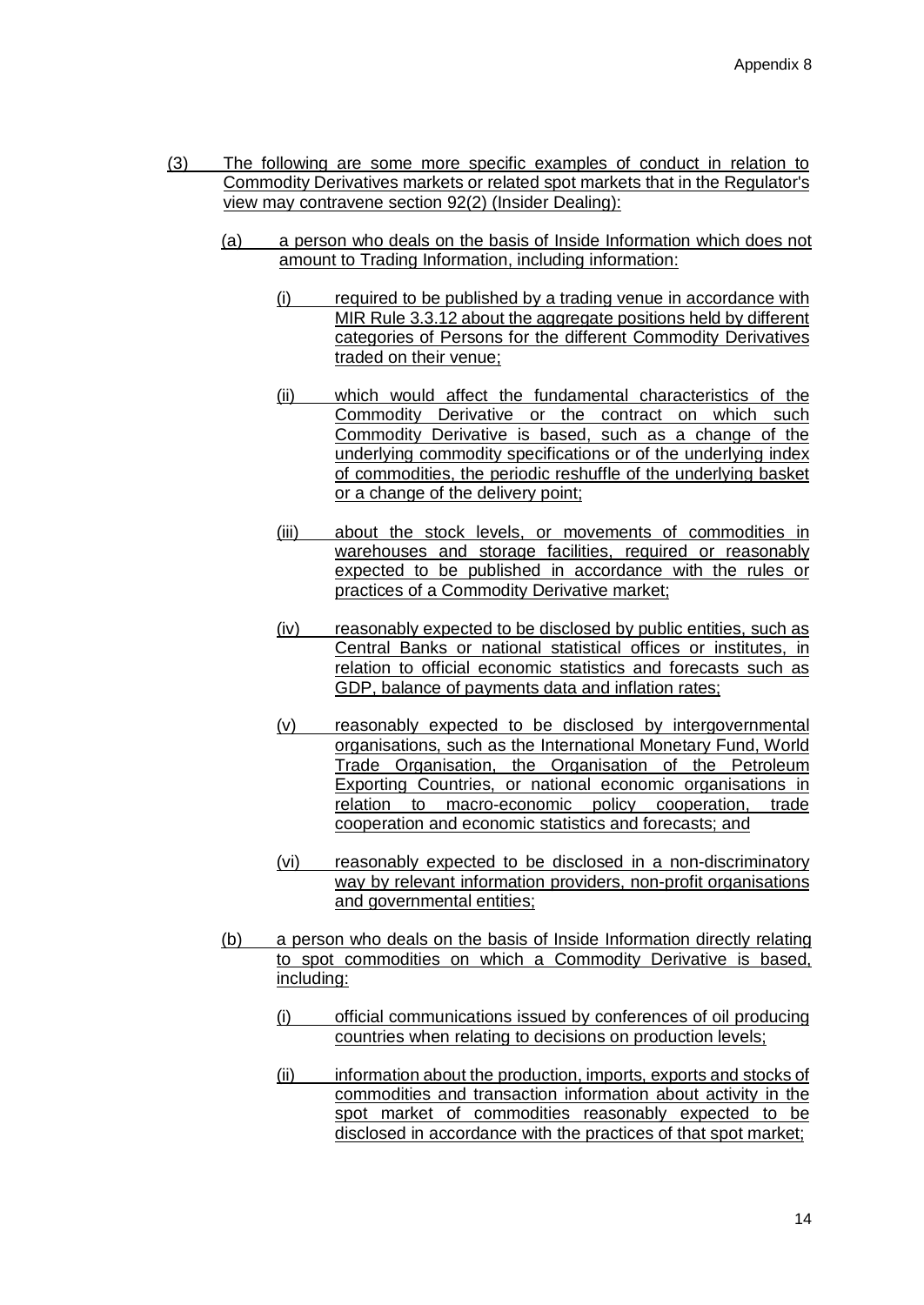- (iii) statistical information reasonably expected to be disclosed by public entities at a national level in relation to commodities;
- (iv) information reasonably expected to be disclosed by interagency platforms aimed at enhancing food market transparency and encouraging coordination of policy action in response to market uncertainty, such as the Agricultural Market Information System (AMIS);
- (v) information reasonably expected to be disclosed by private entities regarding changes in the conditions governing the storage of commodities (opening hours, fees, etc.), their load-in or load-out rate or more generally their capacity to process the commodity for storage and delivery, stock levels, or movements of commodities in warehouses published in accordance with the practices of a spot commodity market; and
- (vi) information reasonably expected to be disclosed in relation to the existence of an important disease affecting agricultural commodities, or changes in the subsidy policies relating to these products that result from decisions of public entities.

# **5-7 Defences**

- (1) Some general examples of conduct that may be considered by the Regulator as a defence to Market Abuse include:
	- (a) the person is participating in a liquidity scheme which is operated by a Recognised Investment Exchange;
	- (b) despite possessing the Inside Information, the person has established, implemented and maintained adequate and effective internal arrangements and procedures that effectively ensure that the person engaging in Market Abuse was not in possession of the Inside Information;
	- (c) the person establishes that he reasonably believed that the Inside Information had been disclosed to the market in accordance with the FSMR or the Markets Rules;
	- (d) the dealing occurred in the legitimate performance of an underwriting agreement for the Financial Instruments or Related Instruments in question;
	- (e) the dealing occurred in the legitimate performance of his functions as a liquidator or receiver;
	- (f) the dealing is undertaken solely in the course of the legitimate performance of his functions as a market maker;
	- (g) the person executes an unsolicited Client order in Financial Instruments, Accepted Virtual Assets or Accepted Spot Commodities or Related Instruments while in possession of Inside Information without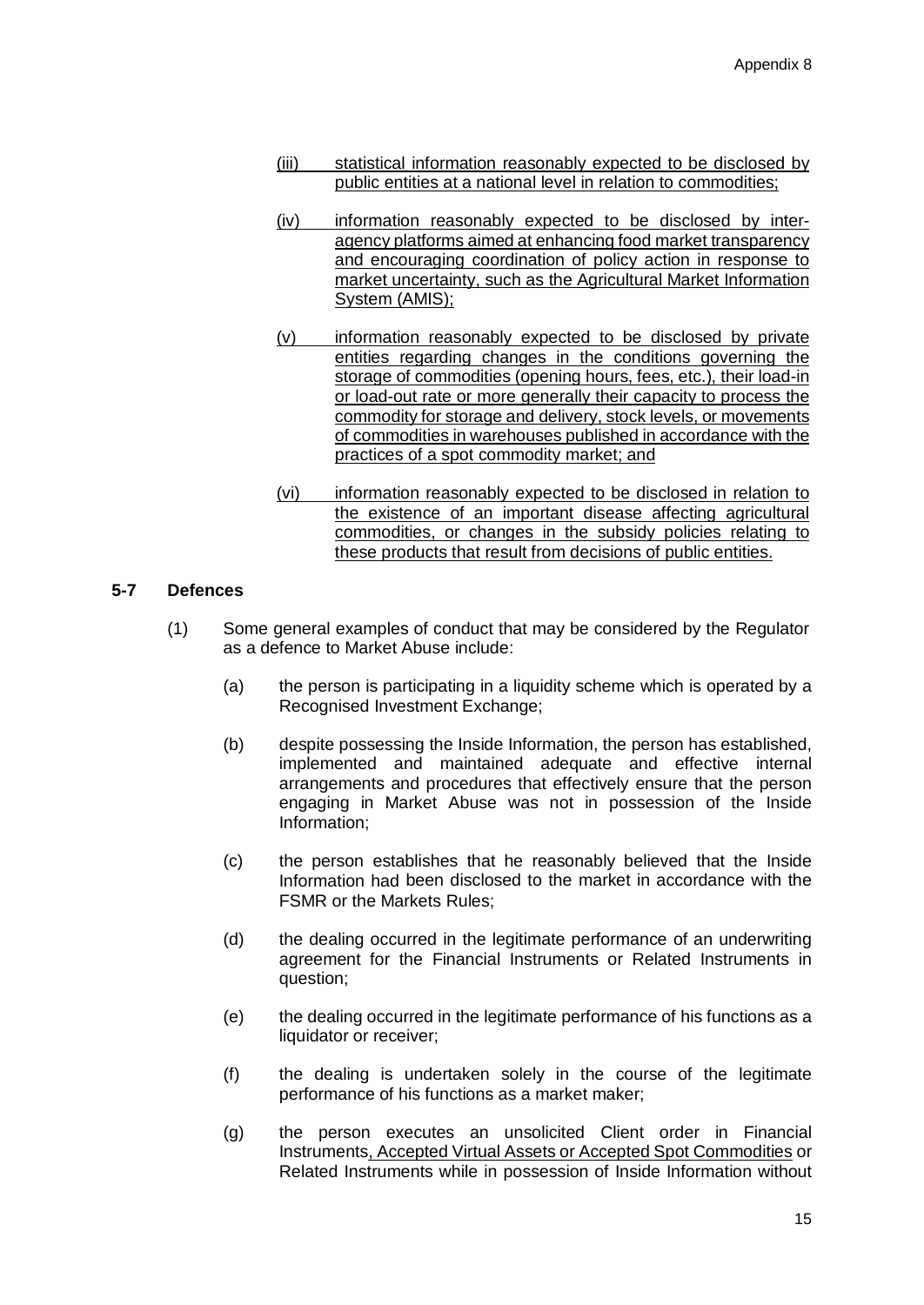contravening section 92(3) (providing Inside Information) or otherwise advising or encouraging the Client in relation to the transaction;

- (h) the dealing is undertaken legitimately and solely in the context of that person's public Takeover bid for the purpose of gaining control of that Authorised Person or a proposed merger with that Authorised Person; or
- (i) the sole purpose of the Authorised Person acquiring its own Shares was to satisfy a legitimate reduction of share capital or to redeem Shares in accordance with the Rules.

Further guidance setting out the Regulator's views on some, but not all, of these defences is set out below.

### **Market making**

- (2) Dealing undertaken by a person solely in the course of the legitimate performance of his functions as a market maker on his own account will not contravene section 92(2) (Insider Dealing).
- (3) In the Regulator's view, the following factors are likely to indicate that a person's dealing in a Financial Instrument, an Accepted Virtual Asset or an Accepted Spot Commodity is in the course of the legitimate performance of his functions as a market maker:
	- (a) if the person holds himself out as willing and able to enter into transactions for the sale and purchase of Financial Instruments, Accepted Virtual Assets or Accepted Spot Commodities of that description at prices determined by him generally and continuously rather than in respect of a particular transaction;
	- (b) if the dealing is in the course of the provision of the services referred to in (a) or is in order to hedge a risk arising from such a dealing; and
	- (c) if Inside Information held by the person or persons who make the decision to deal is limited to Trading Information.
- (4) In the Regulator's view, if the person acted in Contravention of a regulatory requirement or a requirement of the relevant market, that is a factor that indicates that the person's dealing is not in the legitimate performance of his functions as a market maker.

Other general examples of conduct that may amount to defences to section 92(2) (Insider Dealing) in the Regulator's view include the following:

…

### **Execution of Client orders**

(8) The execution of an unsolicited Client order in Financial Instruments, Accepted Virtual Assets or Accepted Spot Commodities or Related Instruments while in possession of Inside Information if the person executing the order has not: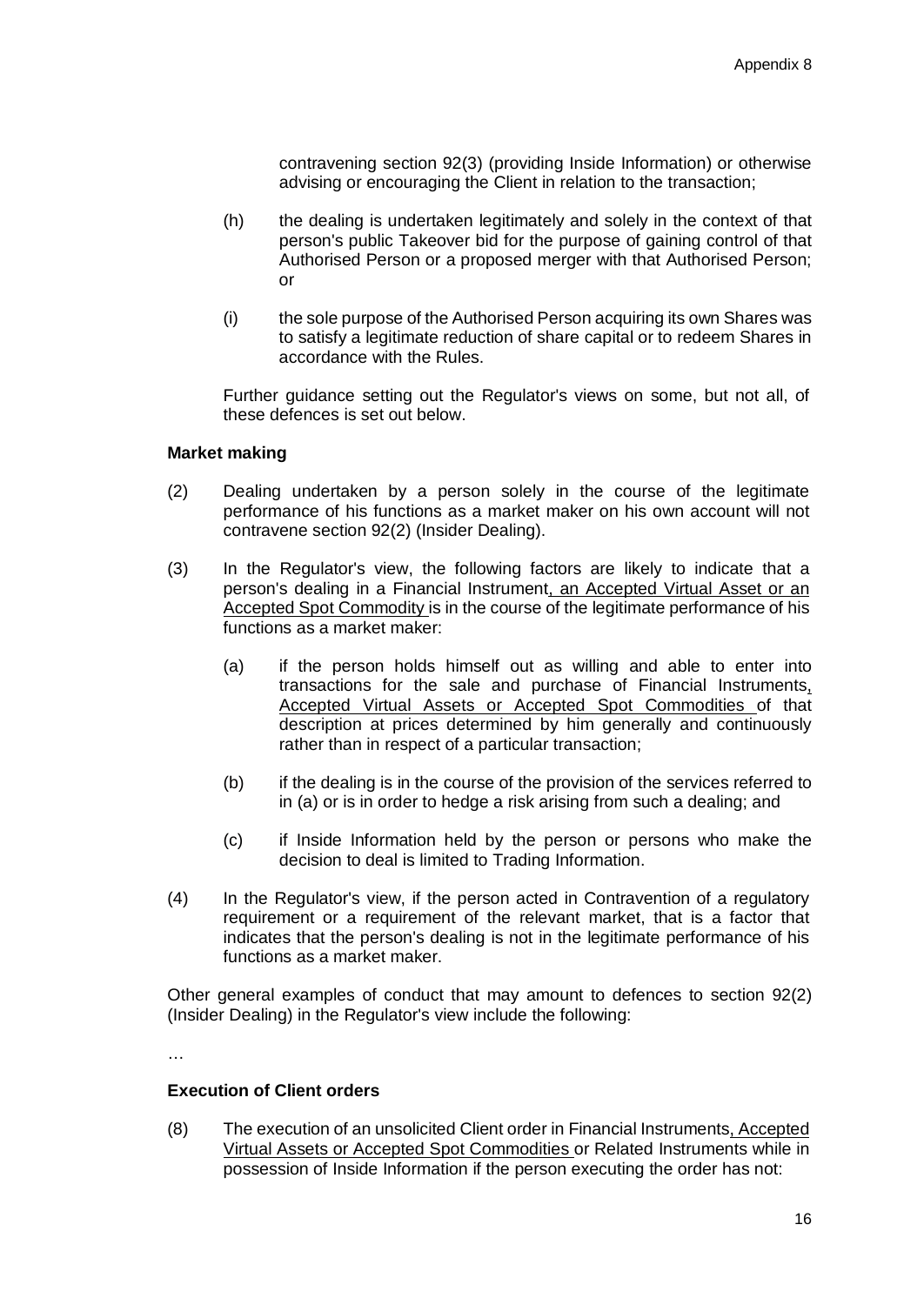- (a) contravened section 92(3) i.e. disclosed Inside Information to the Client or procured the Client to deal in the Financial Instruments, Accepted Virtual Assets or Accepted Spot Commodities or Related Instruments for which the person executing the order has Inside Information (see Rule Chapter 6 of the RMCCMC); or
- (b) otherwise advised or encouraged the Client in relation to the transaction.

…

### **Chinese walls**

- (14) A person may also be regarding as not contravening the Market Abuse provisions by dealing in Financial Instruments, Accepted Virtual Assets or Accepted Spot Commodities if:
	- (a) it had in operation at that time an effective information barrier which could reasonably be expected to ensure that the Inside Information was not communicated to the person or persons who made the decision to deal and that no advice with respect to the transaction or agreement was given to that person or any of those persons by an Insider; and
	- (b) the information was not communicated and no such advice was given.

For example, if Inside Information is held behind an effective information barrier, from the individuals who make the decision to deal, the dealing by the person may not contravene section 92(2).

(5) In the Regulator's view, to rely on this defence, the person must not only have in place information barriers which could reasonably be expected to prevent the communication of the Inside Information, but must also be able to show that the information was not in fact communicated to the person who made the decision to deal.

# **6 PROVIDING INSIDE INFORMATION**

# **6-1 Section 92(3) of the FSMR**

- (1) Section 92(3) prohibits conduct where an Insider discloses Inside Information to another person otherwise than in the proper course of the exercise of his employment, profession or duties.
- (2) The relevant definitions of:
	- (a) "Inside Information" and "Insider" are is set out at Rules in paragraph 5- 2 and 5-3(1) and "Inside Information" is set out in paragraphs 5-2(1) and (2) of the RMCCMC; and
	- (b) "Financial Instrument" and "Related Instrument" are set out at Rules paragraphs 1(8) and 1(9) of the RMC.CMC; and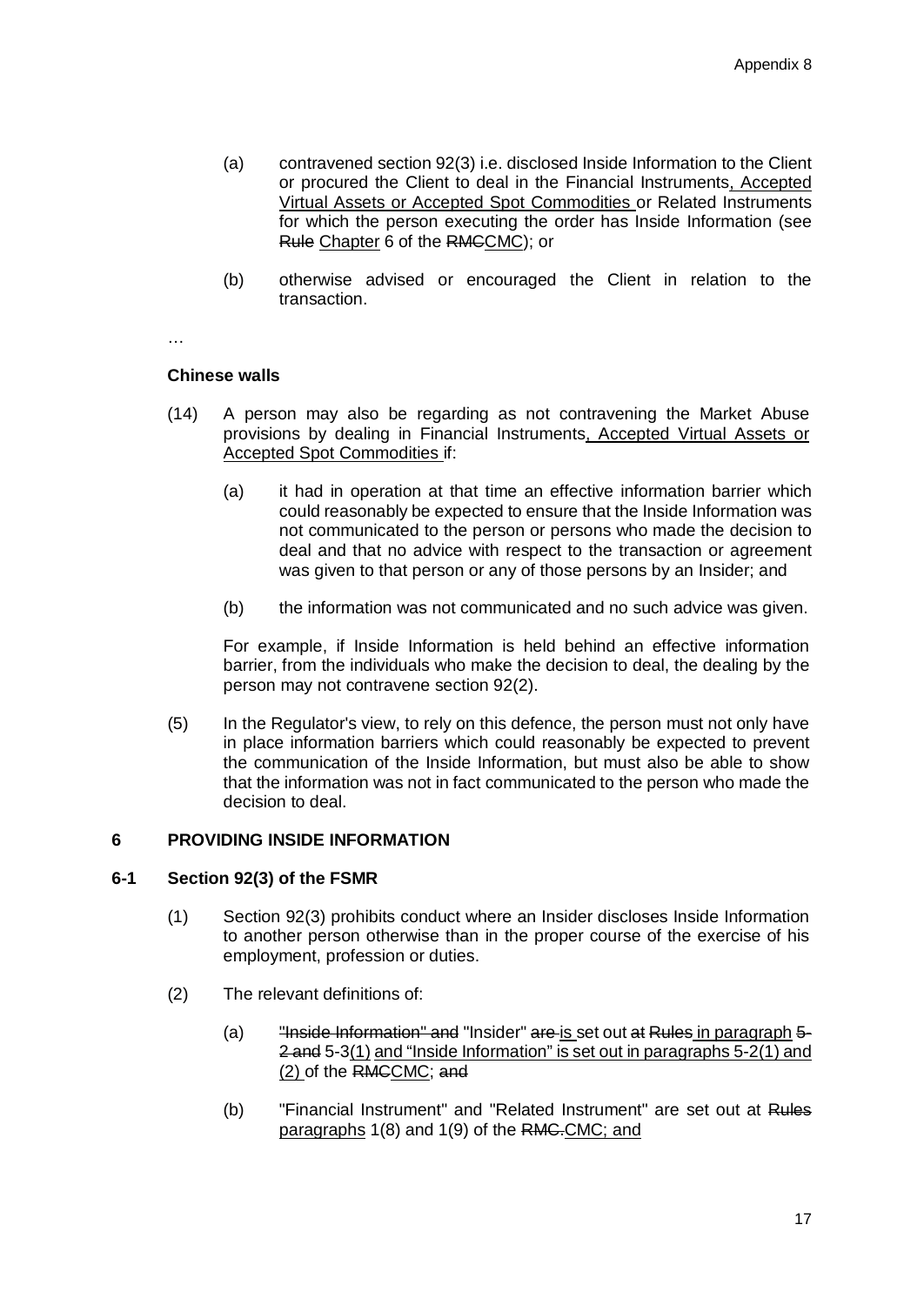### (c) "Accepted Virtual Asset" and "Accepted Spot Commodity" have the meaning provided in Section 258 of FSMR.

…

### **Disclosure "in the necessary course of business"**

- (2) Section 92(3) does not prohibit the disclosure of Inside Information by an Insider to another person if the disclosure is made in accordance with the Insider's employment, office, profession or duties.
- (3) The Regulator would ordinarily consider the following disclosures of Inside Information made for regulatory purposes to be made in accordance with the Insider's employment, office, profession or duties:
	- (a) disclosure of Inside Information which is required or permitted under the FSMR;
	- (b) disclosure of Inside Information to the Regulator for the purpose of fulfilling a legal or regulatory obligation or otherwise to assist the Regulator to perform its functions; or
	- (c) disclosure of Inside Information to another regulatory authority for the purpose of fulfilling a legal or regulatory obligation or otherwise for the purpose of assisting that regulatory authority to perform its functions.
- (4) In other cases, the Regulator is likely to take into account the following factors in determining whether or not the disclosure was made in the necessary course of business:
	- (a) whether the disclosure is permitted by the ADGM Rulebook, the rules of the relevant market or regulatory requirements relating to a Takeover;
	- (b) whether the disclosure is accompanied by the imposition of confidentiality requirements upon the person to whom the disclosure is made and is:
		- (i) reasonable and is to enable a person to perform the proper functions of his employment, profession or duties;
		- (ii) reasonable and is (for example, to a professional adviser) to facilitate, or seek advice about, a transaction or Takeover bid;
		- (iii) reasonable and is for the purpose of facilitating any commercial, financial or investment transaction (including prospective underwriters or places of Financial Instruments);
		- (iv) reasonable and is for the purpose of obtaining a commitment or expression of support in relation to a Takeover Offer; or
		- (v) in fulfilment of a legal obligation; or
	- (c) whether: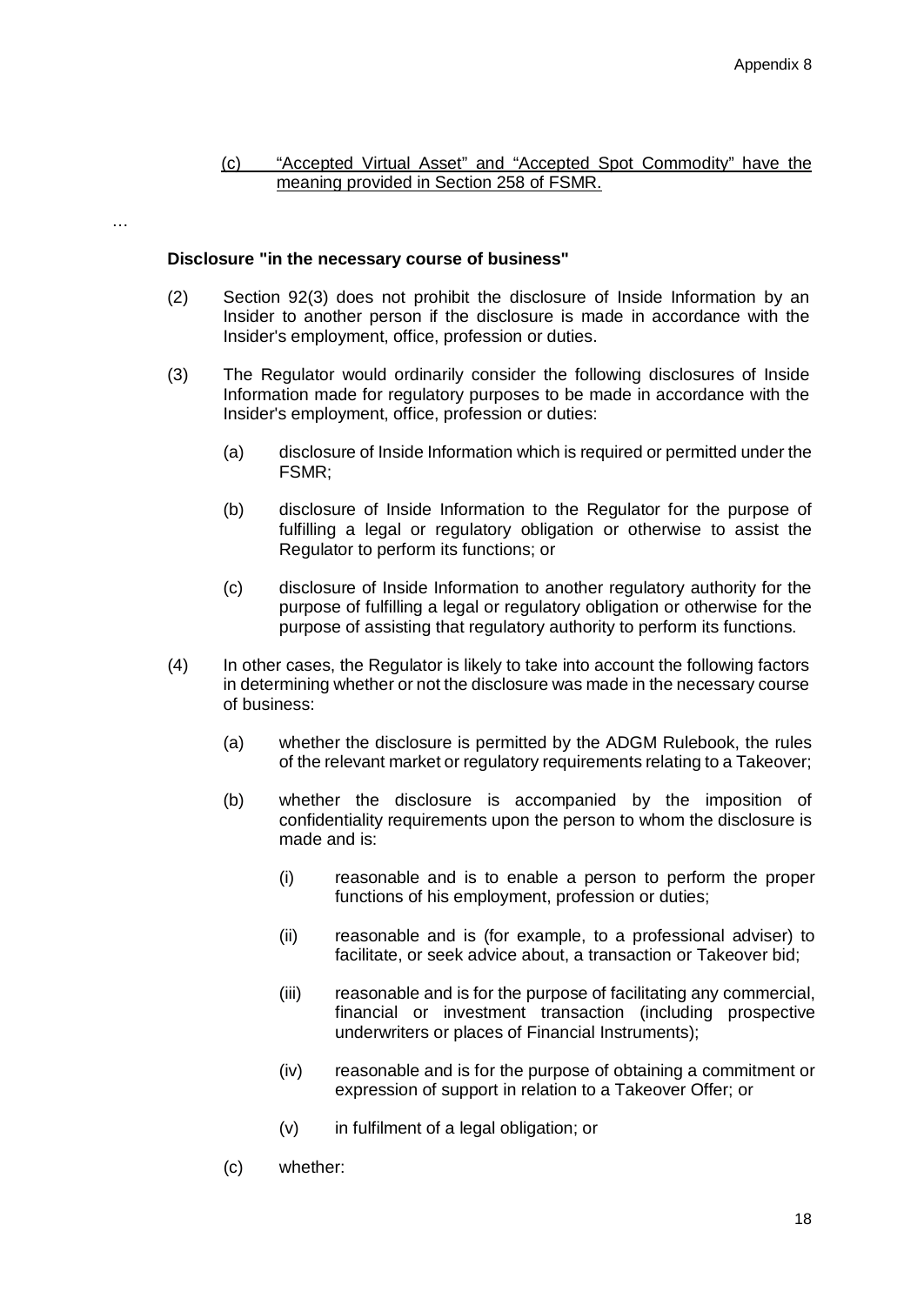- (i) the information disclosed is Trading Information;
- (ii) the disclosure is by a person, A, only to the extent necessary, and solely in order, to Ooffer to dispose of the Financial Instrument, an Accepted Virtual Asset or an Accepted Spot Commodity to, or acquire the Financial Instrument, an Accepted Virtual Asset or an Accepted Spot Commodity from, the person receiving the information; and
- (iii) it is reasonable for A to make the disclosure to enable him to perform the proper functions of his employment, profession or duties.

…

# **7 INDUCING ANOTHER PERSON TO DEAL**

### **Section 102(2) of the FSMR**

(1) Section 102(2) of the FSMR provides that a person ("**P**"):

*"…commits an offence if P makes the statement or conceals the facts with the intention of inducing, or is reckless as to whether making it or concealing them may induce, another person (whether or not the person to whom the statement is made)-*

- *(a) to enter into or Offer to enter into, or to refrain from entering or Offering to enter into, a Relevant Agreement, or*
- *(b) to exercise, or refrain from exercising, any rights conferred by a Designated Investment."*
- (2) Section 102(2) sets out a number of tests relating to knowledge of the person concerned. It requires that the person making or publishing a statement referred to in sections 102(1)(a) and (b) either knows or is reckless as to whether that statement is false or misleading in a material respect. In addition, the relevant person may contravene section 102(2) above where they dishonestly conceal any material facts either in connection with a statement made by that person or otherwise (see section 102(1)(c)).

### **Examples of inducing another person to deal**

- (3) The following are specific examples of conduct that, in the Regulator's view, may contravene section 102(2):
	- (a) a person involved in a boiler room operation cold calls investors and as part of his high pressure sales techniques makes exaggerated claims about the prospects of Shares in a Company. The Shares are in fact of little value, are relatively illiquid and are being sold at an inflated price;
	- (b) a person, A, circulates marketing information about a Financial Instrument, an Accepted Virtual Asset or an Accepted Spot Commodity to a small group of potential investors; the marketing information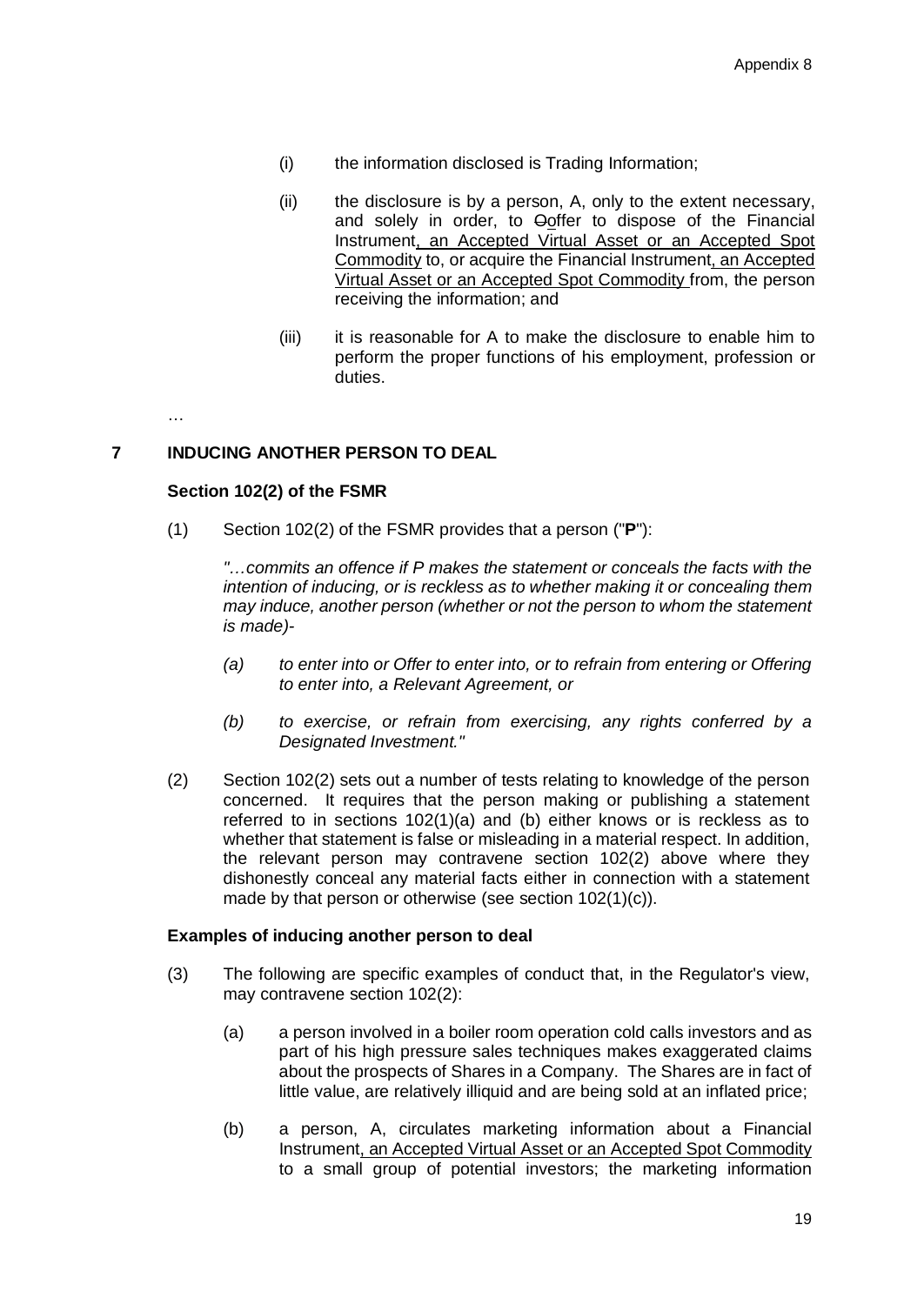includes exaggerated claims about the potential future performance of the investment when A knows or ought to know that there is no reasonable basis for making the claims;

- (c) a person, B, Offers to sell Shares he owns in a Company to a number of other private investors. B discloses a range of positive information about the Company's prospects but fails to disclose other information about financial difficulties the Company has recently experienced; and
- (d) C, a financial adviser who is managing Financial Instruments or Accepted Virtual Assets for a Client, records false or misleading information about the value of investments in the Client's portfolio. His purpose is to ensure that portfolio account statements sent to the Client show the value of the portfolio to be higher than its actual value, in order to induce the Client to provide funds to purchase further Financial Instruments or Accepted Virtual Assets.

The Regulator notes that some of the above examples may also contravene other sections such as section 102 (misleading statements).

# **8 SPECIFIC MARKET PRACTICES**

**…**

### **Short Selling**

- (3) Short Selling is ordinarily a legitimate market practice that, in the Regulator's view, will not usually of itself constitute Market Abuse. In certain circumstances however, Short Selling when combined with other additional factors may amount to Market Abuse, for example:
	- (a) if a person takes a short position in the Shares of a Company and then spreads false rumours about the Company in order to drive down the share price;
	- (b) if an Insider enters into a Short Sale of a Financial Instrument, an Accepted Virtual Asset or an Accepted Spot Commodity on the basis of Inside Information; or
	- (c) if a person enters into a Short Sale of a Financial Instrument, an Accepted Virtual Asset or an Accepted Spot Commodity without any reasonable possibility of being able to settle the short position.

### **Market Making**

(4) The legitimate performance of market making will not usually constitute Market Abuse – see Rules paragraphs  $5-7(2)$  to  $5-7(4)$  of the RMCCMC.

Other general conduct which may amount to defences to Market Abuse include:

# **Execution of Client Orders**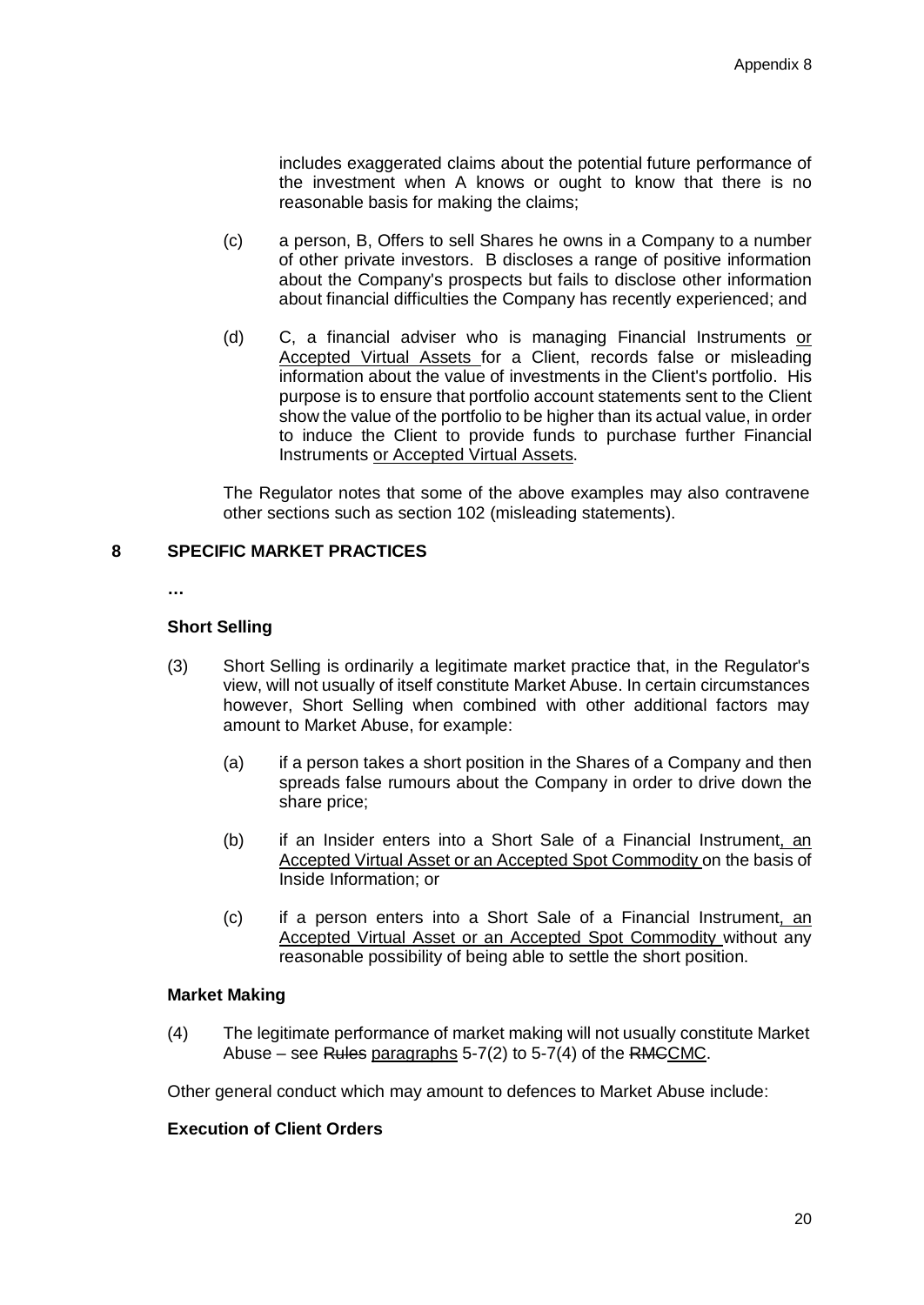(5) The execution of an unsolicited Client order if certain conditions are satisfied (see Rules paragraphs 5-7(8) to 5-7(10) of the RMCCMC).

### **Underwriting**

(6) The legitimate performance of underwriting functions may also not amount to Market Abuse (see Rules paragraph  $5-7(5)$  to  $5-7(7)$  of the RMCCMC).

# **9 ENFORCEMENT POWERS**

- (1) If the Regulator considers that a person has engaged in Market Abuse it may impose a range of different sanctions under Part 19 of the FSMR, such as:
	- (a) issuing the person with a private warning;
	- (b) censuring the person;
	- (c) fining the person such amount as it considers appropriate;
	- (d) suspending any Financial Services Permission which the person has to carry on a Regulated Activity;
	- (e) imposing such limitations or other restrictions in relation to the carrying on of a Regulated Activity by the person; and
	- (f) issuing a Prohibition Order.
- (2) The Regulator may also decide to take other types of action under against a person whom it considers has engaged in Market Abuse such as:
	- (a) taking action in respect of a Financial Services Permission held by the person;
	- (b) restricting the person from performing any functions connected with Regulated Activities in or from the ADGM; or
	- (c) applying to the Court for an order against the person.
- (3) In exercising its powers, the Regulator may also take into account all relevant circumstances, including, where appropriate:
	- (a) the gravity and duration of the breach;
	- (b) the degree of responsibility of the person responsible for the breach;
	- (c) the financial strength of the person responsible for the breach;
	- (d) the importance of the profits gained or losses avoided by the person responsible for the breach, insofar as such values can be determined;
	- (e) the level of cooperation of the person responsible for the breach with the Regulator;
	- (f) any previous breaches by the person responsible for the breach; and